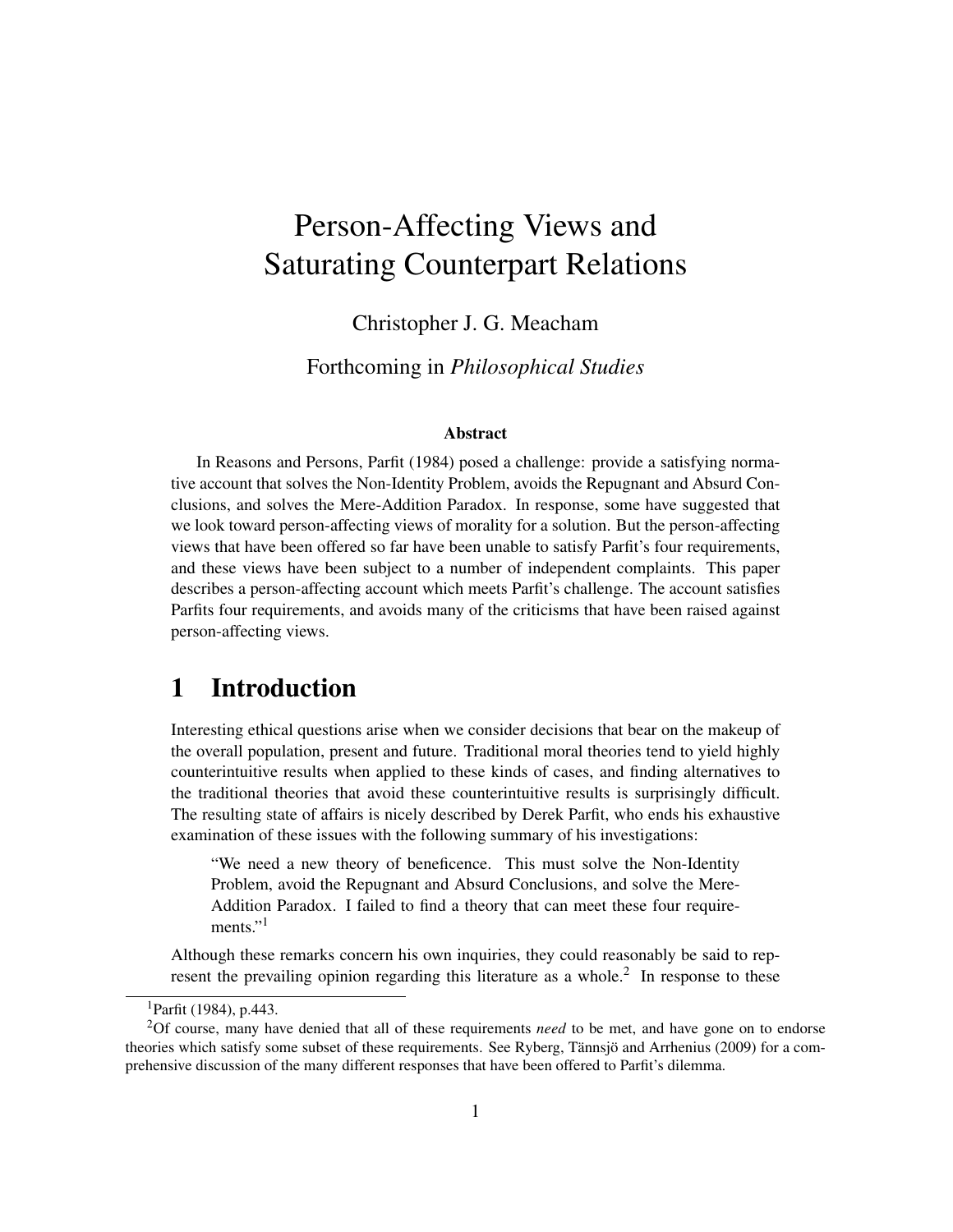problems, some have suggested that we look toward "person-affecting" views of morality for a solution—views whose evaluations are sensitive to the identities of the subjects in the different possible outcomes.<sup>3</sup> In order to provide a satisfying person-affecting treatment of these issues, two things need to be done.

First, one needs to address the many criticisms of person-affecting views that have been offered in the literature. These kinds of theories have been argued to be either inconsistent, highly counterintuitive, or unhelpful with respect to the original problems.<sup>4</sup> More generally, critics have maintained that person-affecting views are unable to satisfy all of Parfit's requirements. And a satisfying person-affecting response to the issues Parfit raises must either rebut these criticisms, or provide an account that avoids them.

Second, one needs to determine how to identify subjects in different possibilities. This is because the prescriptions of person-affecting views depend crucially on how we crossidentify subjects in different possibilities.

These two tasks are not independent. Certain approaches to the second task will require us to re-evaluate whether the standard criticisms of person-affecting views still arise. In light of this, it's natural to wonder whether there is a way of tackling both tasks at the same time. I.e., one might adopt an account of how to identify subjects in different outcomes that allows one to circumvent the criticisms that have been raised against person-affecting views.

This is precisely what I propose to do. I will sketch a person-affecting view, the *Harm Minimizing View*. Then I will sketch a way of pairing subjects in different possibilities using what I call *saturating counterpart relations*. I will suggest that we should use these kinds of counterpart relations when making person-affecting judgments. We can then combine this person-affecting view with this way of pairing subjects. The resulting combination yields a person-affecting approach that satisfies Parfit's four requirements, and which avoids many of the criticisms that have been raised against person-affecting views.

The rest of this paper will proceed as follows. In the next section, I will briefly lay out some preliminary assumptions. In the third section, I will lay out the Harm Minimizing View. In the fourth section, I will turn to examine the Non-Identity Problem. While doing this, I'll describe and motivate the adoption of saturating counterpart relations. In the fifth section I will examine the Repugnant Conclusion. In the sixth section I will examine the Absurd Conclusion. In the seventh section I will examine the Mere-Addition Paradox. While doing so, I'll describe and assess a powerful decision-theoretic objection to approach I advocate. I'll also show why the various "impossibility theorems"—theorems which show that no theory can satisfy all of some desirable set of features—do not tell against this approach.<sup>5</sup> In the eight section I assess some other potential objections. In the ninth section, I conclude with some brief remarks.

<sup>3</sup>For example, see Narveson (1967) and Roberts (1998).

<sup>4</sup>For example, see Parfit (1984), Broome (1992), Arrhenius (2003) and Holtug (2004).

<sup>&</sup>lt;sup>5</sup>For example, see Ng (1989), Blackorby and Donaldson (1991), and Arrhenius (2000).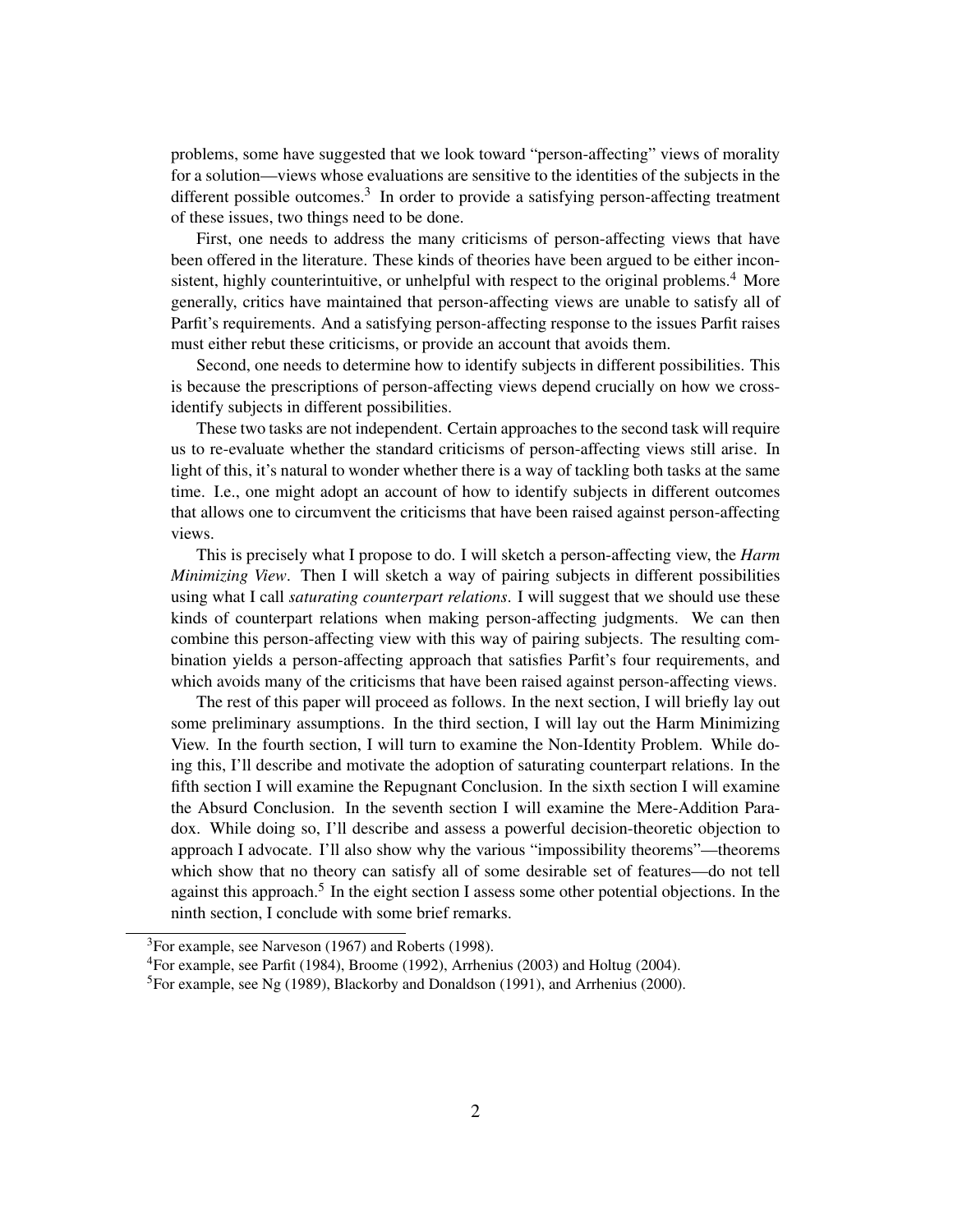## 2 Preliminaries

I'll assume that we have established some account of who the moral patients are; i.e., of who matters morally. When I speak of individuals, subjects, etc. in the sections that follow, I will be implicitly restricting myself to such beings.

I'll assume that there is some sense in which moral patients can be "well-off" that is morally relevant. And I'll assume that there is some way of providing an overall lifelong assessment of how well-off these moral patients are; I will call this the patient's *well-being*.

I'll assume that the level of a subject's well-being can be given a numerical representation. And I'll assume that there is some level of well-being below which a life is not worth living. In what follows I'll employ a numerical representation for well-being which is additive, and whose zero-point is set so that positive values represent lives worth living and negative values represent lives not worth living.

I'll assume we can make sense of what an agent's *options* are at a time. For simplicity, I'll also assume that every option available to an agent leads to a definite outcome, and that the agent knows this. So I'll ignore any role that chance and uncertainty might play.

I'll skirt issues involving infinities by restricting my attention to finitary cases. In particular, I'll assume that (i) agents are faced with only finitely many options at any given time, (ii) there are only finitely many subjects in any given possibility, and (iii) the wellbeing of these subjects is finite.

Finally, I'll assume that something like Lewis' counterpart theory is correct.<sup>6</sup> On counterpart theory, the truth values of *de re* modal claims are cashed out in terms of counterpart relations between possible individuals ('*a* is a counterpart of *b*'). For example, let "Bob" be the name of some possible individual. Then "Bob could have been a plumber" is true *iff* some counterpart of Bob is a plumber.<sup>7</sup> Likewise, "Bob is essentially human" is true *iff* every counterpart of Bob is human.

On Lewis' theory, counterpart relations are similarity relations. A possible individual is a counterpart of another *iff* the intrinsic and extrinsic qualitative properties of the former resemble those of the latter in the relevant respects. The kinds of properties that are relevant, and the stringency of the resemblance that's required, is something that can vary from context to context.

Note that counterpart relations are generally not symmetric—*b* may be a counterpart of *a*, even though *a* is not a counterpart of *b*. Likewise, counterpart relations are generally not transitive—*b* may be a counterpart of *a* and *c* may be a counterpart of *b* without *c* being a counterpart of *a*. 8

<sup>7</sup>Or, more precisely, "Bob could have been a plumber" is true *iff* there is some world *W*, and some counterpart of Bob in *W*, which is a plumber (see Lewis (1986), p.9-10). Similar remarks apply to the example that follows.

<sup>&</sup>lt;sup>6</sup>See Lewis (1986). Although I'll be assuming that Lewis' theory is correct in broad outlines, I will not be assuming that he is right regarding all of the particulars; c.f. section 4.

<sup>&</sup>lt;sup>8</sup>To see the former, note that *b* may be the individual at *b*'s world that most closely resembles *a*, but there may be other individuals at *a*'s world that more closely resemble *b* than *a* does. To see the latter, note that *b* may be similar enough to *a* to be its counterpart, and *c* may be similar enough to *b* to be its counterpart, but the resemblance gap between *c* and *a* may to be too wide for *c* to be *a*'s counterpart.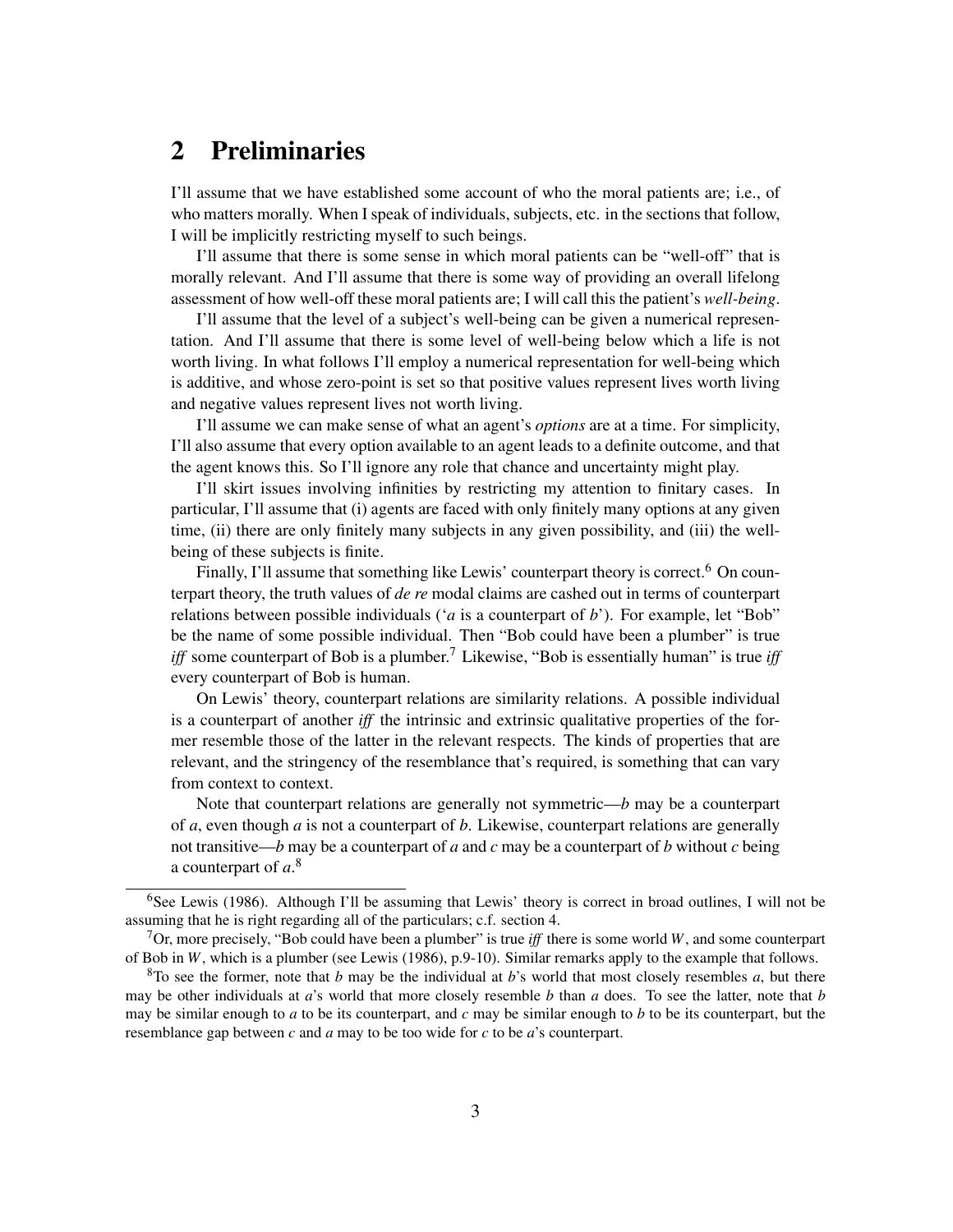## 3 The Harm Minimizing View

In this section, I will describe a person-affecting view, which I'll call the *Harm Minimizing View*. This view is similar to a number of other person-affecting views that have been described in the literature, such as those of Roberts (1998) and Arrhenius (2003).<sup>9</sup> For exegetical purposes, I'll present the view in two stages. First I'll sketch the view for cases in which all of the outcomes contain the same individuals. Then I'll extend the account to cases in which outcomes have different individuals.

#### 3.1 Same Population Cases

To begin, let's restrict our attention to cases where all of the potential outcomes contain the same individuals.

At first pass, we might characterize the person-affecting intuition as follows: in order for an option to be better or worse than another, it has to be better or worse *for* someone.<sup>10</sup> So suppose an agent is choosing between two outcomes, *W*<sup>1</sup> and *W*2. When we compare the  $W_1$ -option to the  $W_2$ -option, we should consider, for each subject, how much better or worse-off she is in  $W_1$  than in  $W_2$ .

To turn this into a concrete proposal, we need to determine which subjects are betteroff in which outcomes, and to turn this into a judgment about what the best options are. Let's look at a way to do this.

Consider all of the outcomes that an agent *a* could bring about at a given time *t*. In some of these outcomes, a given subject *s* will have a higher well-beings; in others, a lower well-being. Let's call the highest well-being that *s* receives in any of these outcomes *s*'s *peak well-being* (with respect to *a* at *t*). If *s*'s well-being in some outcome *W*<sup>1</sup> is below her peak well-being, then there's a sense in which bringing about *W*<sup>1</sup> harms *s*.

We can use this notion of harm to assess an agent's options. Let the *harm done by the*  $W_1$ -*option* (with respect to *a* at *t*) be equal to the sum, for each of the subjects in  $W_1$ , of the amount by which that subject's well-being is below her peak. Then we can evaluate an agent's options as follows:

The Harm Minimizing View (HMV): An option is morally permissible (for *a* at *t*) *iff* no other option does less harm; i.e., *iff* the option minimizes harm.

*Example: Weighing Losses.* Consider an agent who has a choice between two outcomes,  $W_1$  and  $W_2$ . In  $W_1$  there will be two individuals, *a* and *b*, each with a well-being of +10. In *W*<sup>2</sup> there will be two individuals, *a* and *b* (where giving two individuals the same name indicates that each is a counterpart of the other). But in  $W_2$ ,  $\alpha$  will have a well-being of +15, while *b* will have a well-being of 0. Visually, we can represent this case as follows:

 $^{9}$ In the case of Roberts (1998), the similarity is less apparent. But one can think of the Harm Minimizing View as a quantitative version of Roberts' view. And the prescriptions of the two views are almost identical (though Roberts' view is silent in some cases in which the Harm Minimizing View is not).

 $10^\circ$ At first pass" because satisfying this description is neither necessary nor sufficient for being a personaffecting view. For discussion regarding different ways of spelling out the person-affecting intuition, see Arrhenius (2003), Roberts (2003*b*) and Holtug (2004).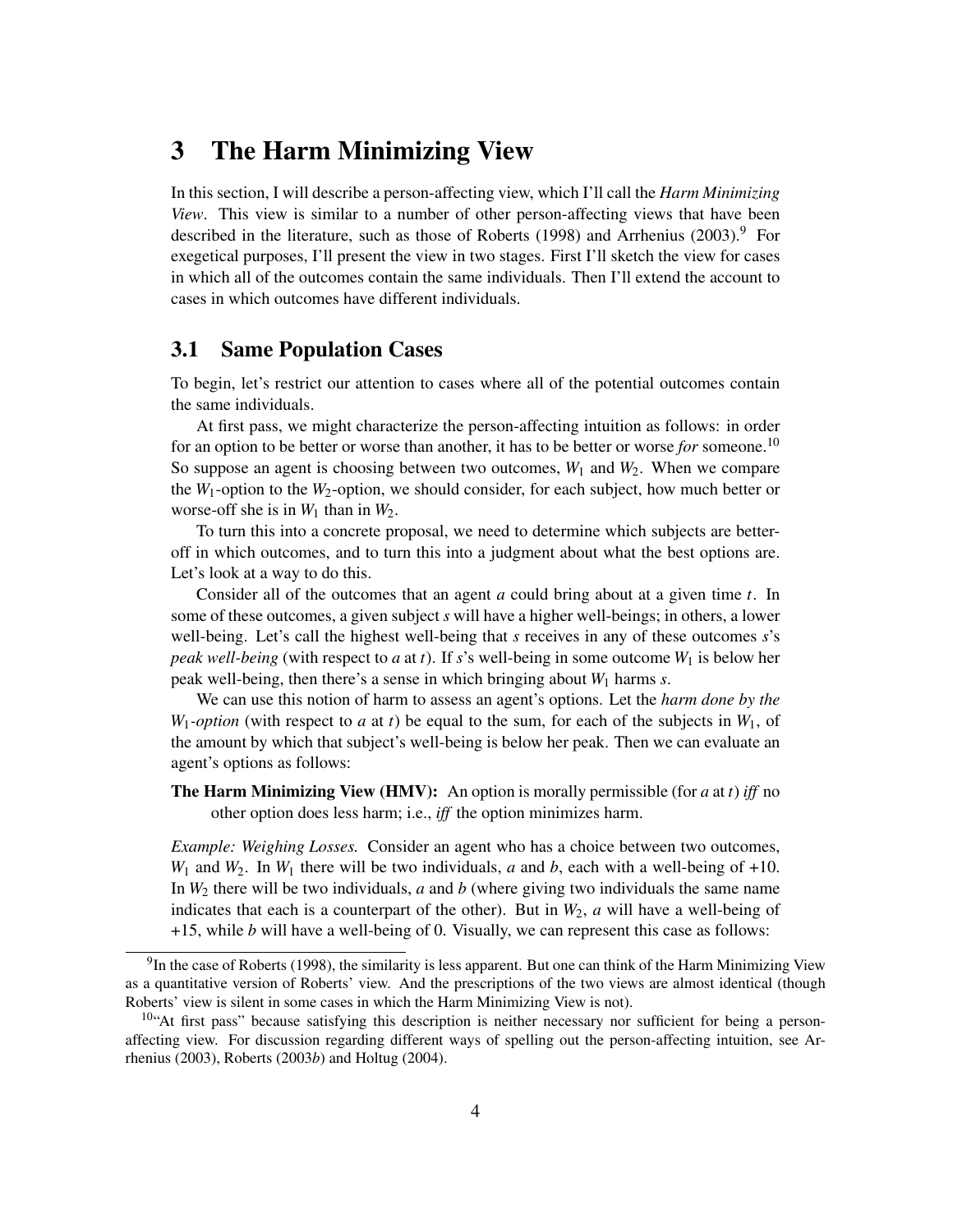| a     | n     | a     | D |
|-------|-------|-------|---|
| $+10$ | $+10$ | $+15$ |   |

According to HMV, what should the agent do? In this case, *a*'s peak well-being is +15, while *b*'s peak well-being is  $+10$ . In  $W_1$ , *a*'s well-being is 5 units below her peak, while *b*'s well-being is 0 units below her peak. So the harm done by the  $W_1$ -option is:  $5 + 0 = 5$ . In *W*2, *a*'s well-being is 0 units below her peak, while *b*'s well-being is 10 units below her peak. So the harm done by the  $W_2$ -option is:  $0 + 10 = 10$ . Since the  $W_1$ -option does 5 units of harm and the  $W_2$ -option does 10, HMV prescribes the  $W_1$ -option.

#### 3.2 Different Population Cases

Now let's look at cases in which different outcomes contain different individuals. Consider a choice between two outcomes,  $W_1$  and  $W_2$ , where some subject *s* comes to exist in  $W_1$ but not *W*2. How should *s*'s existence bear on our assessments of these options?

There are two natural ways to proceed.

First, one might maintain that *s*'s existence should have no bearing on the harm of the *W*1-option, regardless of what *s*'s well-being happens to be. Since *s* only exists in *W*1, *s*'s peak well-being will be whatever *s*'s well-being in *W*<sup>1</sup> is. Thus *s* will have her peak wellbeing, and won't add to the harm done by the *W*1-option. (She also won't have any affect on the harm done by the  $W_2$ -option. The harm done by the  $W_2$ -option is an assessment of how much the subjects in *W*<sup>2</sup> are below their peak, and so will only take into account subjects who are in  $W_2$ .)

What about the harm done by the *W*<sub>2</sub>-option? That's an assessment of how much the subjects in  $W_2$  are below their peak, so that will only take into account subjects who are in  $W_2$ . So *s*'s existence in  $W_1$  won't have any affect on the harm done by the  $W_2$ -option.

Second, one might maintain that *s*'s existence *can* have a bearing on the harm done by the  $W_1$ -option. In particular, suppose that *s*'s well-being in  $W_1$  is so low that *s*'s life isn't worth living. Then there's a sense in which *s* can claim to have been harmed if *W*<sup>1</sup> comes about. After all, the agent could have picked the  $W_2$ -option, and *s* would not have existed. But the agent picked the *W*1-option instead, and now *s* is forced to live a life not worth living. (Again, *s*'s existence will have no bearing on the harm done by the *W*2-option, since this value only considers subjects who exist in *W*2.)

Some have argued that approaches like the second are incoherent.<sup>11</sup> But detailed and compelling responses to these arguments have been offered in the literature.<sup>12</sup> And the second approach fits better with person-affecting approaches. So I will adopt the second approach here.

We can implement the second approach by modifying the characterization of a subject's peak well-being given earlier. Let *s*'s *peak well-being* (for *a* at *t*) be the highest well-being that *s* receives in any of the available outcomes, where for these purposes, *s* is

 $11$ For example, see Broome (1999) and Arrhenius (2003).

<sup>12</sup>For example, see Parsons (2002), Roberts (2003*a*) and Holtug (2004).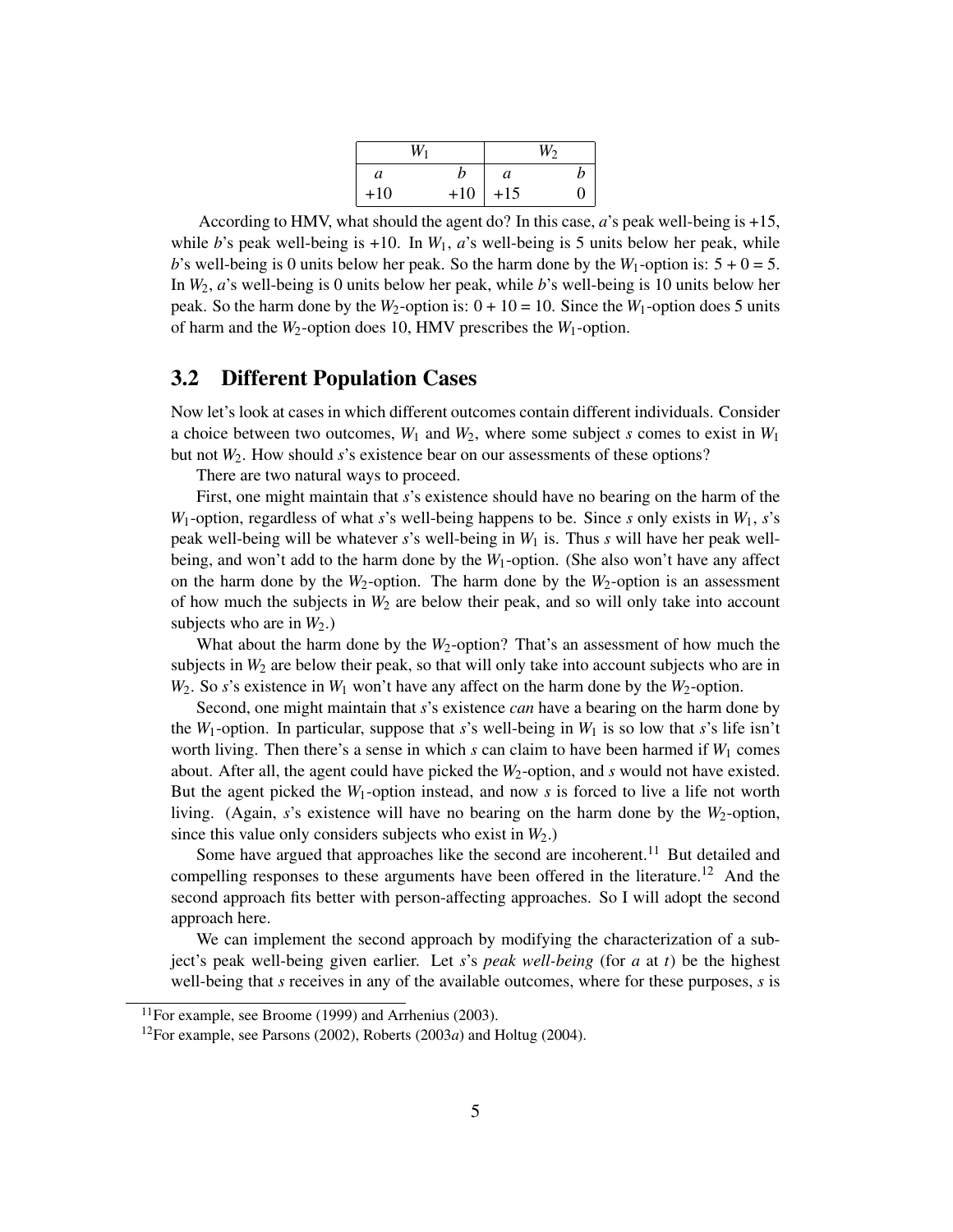treated as having a well-being of 0 in outcomes where she doesn't exist. This modification will yield the verdicts we want.

*Example: The Question of Creation.* Consider an agent who has a choice between two outcomes—creating no one, or creating both a happy person and an unhappy person: $13$ 

| W | $W_2$ |   |
|---|-------|---|
|   | a     | h |
|   | $+5$  |   |

According to HMV, what should the agent do? For the purposes of determining peak well-beings, *a* and *b* are treated as having a well-being of 0 in *W*1. So *a*'s peak well-being is  $+5$ , and *b*'s peak well-being is 0. In  $W_1$ , there are no individuals, and thus there is no one whose well-being is below their peak. Thus no harm is brought about by the *W*1-option. In *W*<sup>2</sup> *a*'s well-being is 0 units below her peak, while *b*'s well-being is 5 units below her peak. So the harm done by the  $W_2$ -option is:  $0 + 5 = 5$ . Since the  $W_1$ -option does 0 units of harm and the  $W_2$ -option does 5, HMV prescribes the  $W_1$ -option.

Many people have asymmetric intuitions regarding the moral significance of creating future people.<sup>14</sup> On the one hand, it seems like there's no moral pressure to create more people who would have worthwhile lives. On the other hand, it seems like there is moral pressure to not create people who would have lives not worth living. HMV's method of assessing options captures this asymmetry.<sup>15</sup>

Consider a choice between two outcomes,  $W_1$  and  $W_2$ . Subjects with a positive wellbeing who only exist at  $W_1$  won't make the  $W_1$ -option any more attractive. They'll have their peak well-being at  $W_1$ , and so they won't affect the harm done by the  $W_1$ -option. So the fact that bringing *W*<sup>1</sup> about will create happy people doesn't give us a reason to bring it about. But subjects with a negative well-being who only exist at *W*<sup>1</sup> will make the  $W_1$ -option less attractive. Their well-being at  $W_1$  will be below their peak (0), and thus they will increase the harm done by the  $W_1$ -option. So the fact that bringing  $W_1$  about will create unhappy people *does* give us a reason to not bring it about.

## 4 The Non-Identity Problem and Saturating Counterpart Relations

Consider Parfit's Case of the 14-Year Old Girl:

<sup>&</sup>lt;sup>13</sup>If one holds the view that all moral agents are moral patients, then this case is, strictly speaking, impossible. I.e., since there is no individual present in all of the outcomes, there couldn't be an agent who was facing these choices. (Recall that these outcomes include all of the agents who exist, at all times.) However, nothing of substance hangs on this, so I'll occasionally engage in the simplifying fiction of ignoring the presence of the agent in question.

<sup>14</sup>For example, see Narveson (1967), Wolf (1997), Parsons (2002) and Roberts (2003*a*).

<sup>&</sup>lt;sup>15</sup>That said, some have argued that this asymmetry is actually counterintuitive. I discuss these arguments in section 8.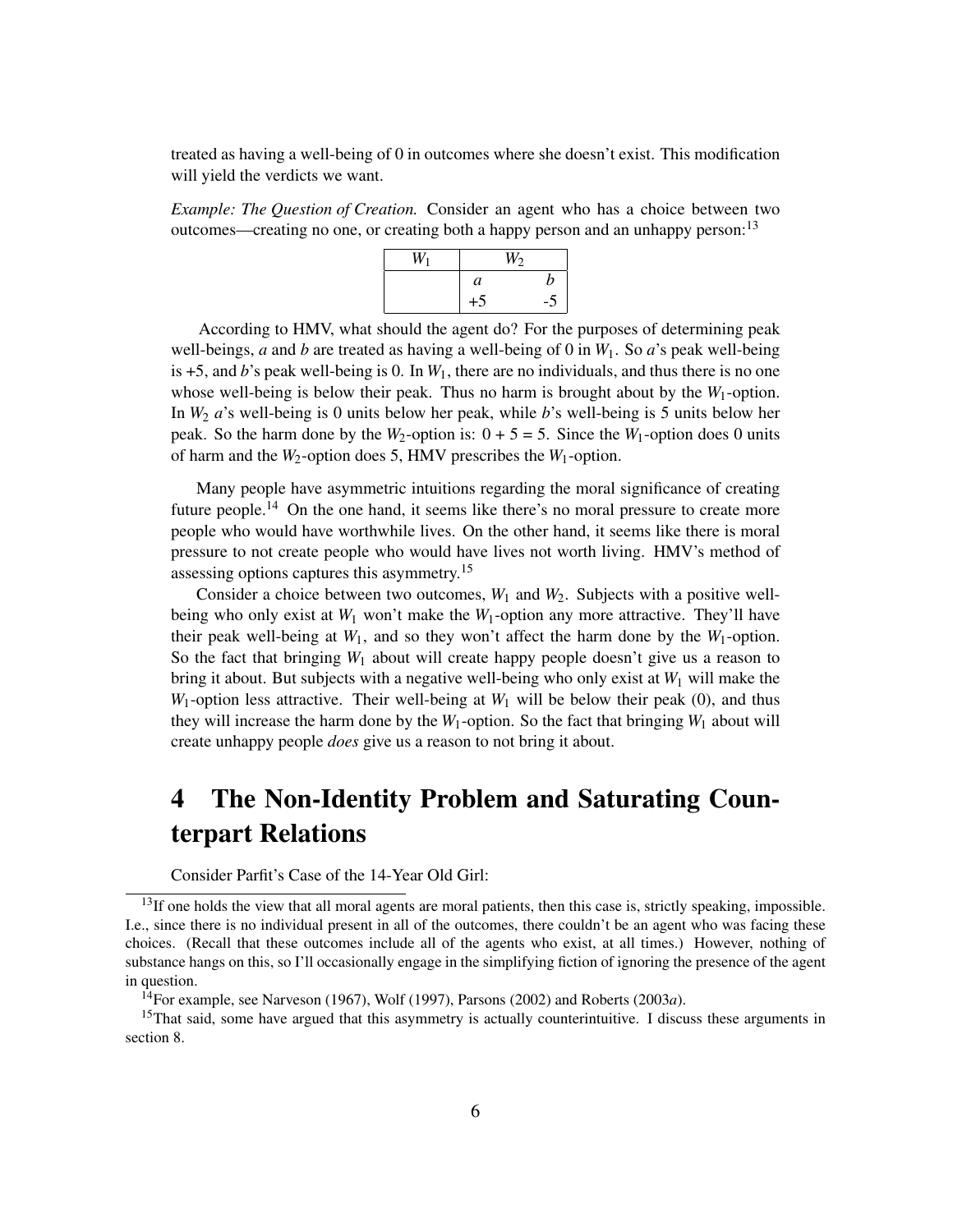A young girl decides to have a child at the age of 14. Because she cannot care for it effectively, the child ends up having a hard life, though a life still worth living. If she had decided not to have a child at the age of 14, but had waited until she was 21, she would have been able to care for the child effectively, and it would have had a much better life.

Even if the girl herself would have been no better off having the child later, it seems clear that what the girl did was wrong. But why? As Parfit notes, our instinctive explanation is a person-affecting one:

"The objection to this girl's decision is that it will probably be worse for her child. If she waited, she would probably give him a better start in life." (Parfit (1984), p.359)

With this in mind, we might represent the Case of the 14-Year Old Girl in the following way:

| Has Child Now |  | Has Child Later |        |  |       |
|---------------|--|-----------------|--------|--|-------|
| Mother        |  | Child           | Mother |  | Child |
| $+10$         |  | +:              | $+10$  |  | $+10$ |

If we apply a person-affecting view like HMV to this case, we'll get the result that the latter option is obligatory. In the latter case, both the mother and the child have their peak well-being, while in the former case the child has a well-being 5 units below its peak. Since having the child now will do 5 units of harm, and having the child later will do none, the girl should have the child later.

But, Parfit argues, this way of thinking about the case is mistaken. The child that would be born to the girl at the age of 14 would not be the same as the child that would be born to her at the age of 21, so we can not claim that she has harmed the very *same* child by bringing it into existence now. So our instinctive person-affecting explanation can't be right. The right way to think about the case, Parfit maintains, is this:

|        | Has Child Now |           |        | Has Child Later |                    |
|--------|---------------|-----------|--------|-----------------|--------------------|
| Mother |               | $Child_1$ | Mother |                 | Child <sub>2</sub> |
| +10    |               | +:        | $+10$  |                 | $+10$              |

where neither child is a counterpart of the other. And if we apply a person-affecting view like HMV to this case, we'll get the result that both options are permissible. In both cases, the mother and the child have their peak well-being. So neither option does any harm, and the girl is free to do as she likes.

So HMV's prescriptions will depend on what counterpart relation we employ. Which counterpart relation should we employ when making moral judgments of this sort?

#### 4.1 Counterpart Relations and Moral Judgments

On counterpart theory, the counterpart relation is picked out by context. But different proponents of counterpart theory might adopt different accounts as to which counterpart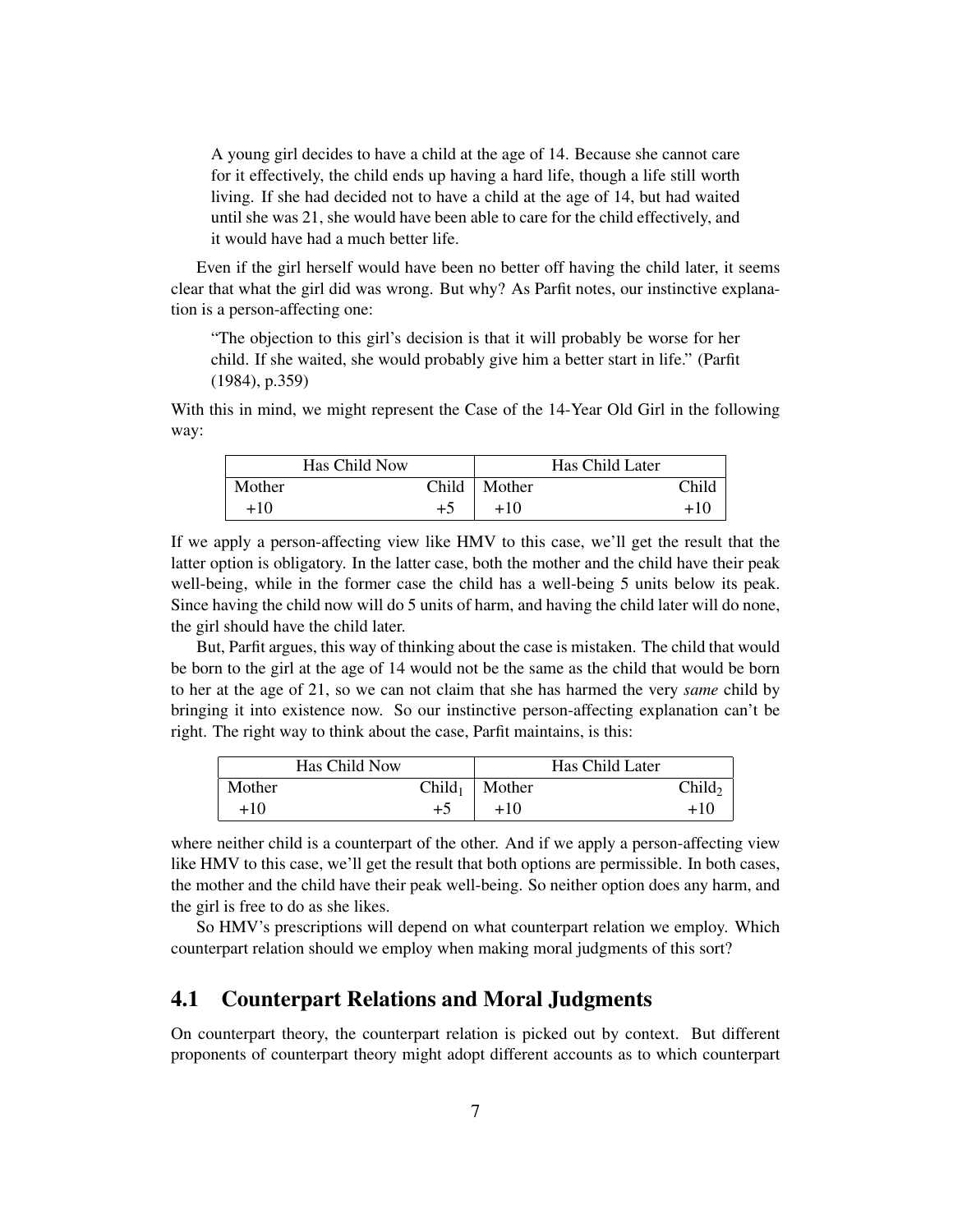relations are picked out by which contexts. Consider one account—that suggested by the writings of David Lewis.<sup>16</sup> On this account, the counterpart relation delivered by a context is roughly the one that matches our intuitive judgments regarding how to identify subjects in different possibilities in that context. Call this the *Lewisian counterpart relation*.

On Lewis' account, counterpart relations are notoriously context sensitive. If we employ Lewisian counterpart relations to ground moral claims, we risk making our moral claims context sensitive in the same way.

For example, consider Parfit's Case of the 14-year Old Girl. In some contexts—when someone is arguing that if she has her child later then it will be better off, say—the Lewisian counterpart relation may be one that identifies the child she would have now with the child she would have when she's  $21<sup>17</sup>$  In other contexts—when someone is appealing to the essentiality of origins in order to argue that the child she would have now and the child she would have when she's 21 are not the same, say—the Lewisian counterpart relation may be one that doesn't identify the children in the two cases.<sup>18</sup> These results aren't in conflict. It's just that different contexts will pick out different Lewisian counterpart relations, even when we're considering what is (intuitively) the same case.

Here are two ways one might proceed in light of this. First, one might conclude that, given a person-affecting view, moral claims themselves must be context dependent. And thus, given a person-affecting view, it will turn out that moral claims are not objective in some of the ways we originally thought.<sup>19</sup> This option holds on to the thought that we should employ the Lewisian counterpart relation when making moral judgments, but gives up on the thought that moral claims are objective in all of the ways we thought they were.

Second, one might conclude that while Lewisian counterpart relations are highly context sensitive, the way in which we pair individuals when assessing moral claims is not. This option holds on to the thought that moral claims are objective, but gives up on the thought that we should employ the Lewisian counterpart relation what assessing moral claims.

The first option has some uncomfortable consequences. I take it, for example, that we would like there to be a definite (context-independent) answer to the question of whether it's permissible in the Case of the 14-Year Old Girl for the girl to have the child now. But if we adopt the first option, this will not be the case. Thus I suggest we adopt the second option.

<sup>&</sup>lt;sup>16</sup>For example, see Lewis (1986).

<sup>&</sup>lt;sup>17</sup>On these kinds of questions, Lewis writes: "You could do worse than plunge for the first answer to come into your head, and defend that strenuously. If you did, your answer would be right. For your answer itself would create a context, and the context would select a way of representing, and the way of representing would be such as to make your answer true. ... That is how it is in general with dependence on complex features of context. There is a rule of accommodation: what you say makes itself true, if at all possible, by creating a context that selects the relevant features so as to make it true." Lewis (1986), p.251.

<sup>&</sup>lt;sup>18"</sup>In parallel fashion, I suggest that those philosophers who preach that origins are essential are absolutely right—in the context of their own preaching. They make themselves right: their preaching constitutes a context in which *de re* modality is governed by a way of representing (as I think, by a counterpart relation) that requires match of origins." Lewis (1986), p.252.

 $19$ I use the term "objective" here broadly (if loosely) to cover the rejection of any number of ways in which moral claims might be defective, relative, insubstantial, etc.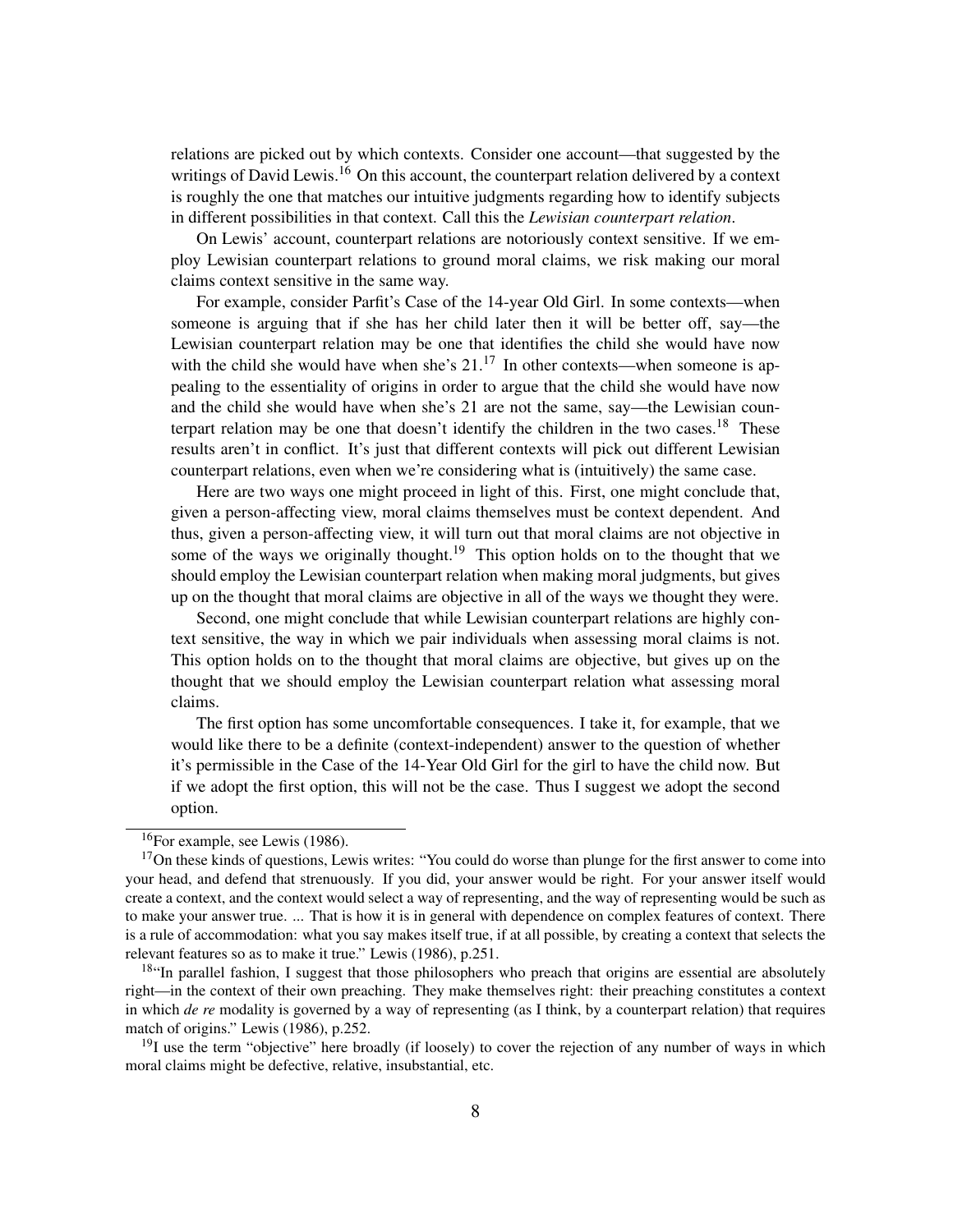There are two different ways to flesh out the second option. One way is to hold one's person-affecting view fixed and to change one's account of which counterpart relations are picked out in moral contexts. On this approach, one will replace the Lewisian counterpart relation with a more stable counterpart relation when evaluating moral claims.

The other way to flesh out the second option is to stick with the Lewisian counterpart relation in moral contexts and modify one's person-affecting view. On this approach, the person-affecting view will not employ counterpart relations. Instead, it will employ some other relations—call them counterpart<sup>\*</sup> relations. These counterpart<sup>\*</sup> relations will presumably line up with counterpart relations in most ordinary contexts, but the two will sometimes come apart. So while it is counterpart relations that determine the truth values of *de re* modal claims, it is counterpart<sup>∗</sup> relations that we employ when applying our person-affecting view. (One might complain that the resulting view is not a personaffecting view, just a person-affecting-ish view. This is not an unreasonable complaint. But if it can solve Parfit's problems then it's an interesting view, regardless of what we decide to call it.)

One can understand the proposals made in this paper either way. Those who think we should employ Lewisian counterpart relations in all contexts have a reason to prefer the second approach. Those who want a view that is full-bloodedly *person-affecting* have a reason to prefer the first approach. But since nothing about these proposals requires me to make a choice, I'll leave it open. To avoid cumbersome repetition, I will continue to talk in terms of counterparts instead of 'counterparts/counterparts<sup>∗</sup> ' in what follows.

Let's call a proposal regarding which counterpart relations we should employ when assessing moral claims a *moral-counterpart proposal*. I suggest that we evaluate moralcounterpart proposals according to three desiderata. (i) Stability: we should favor moralcounterpart proposals that employ counterpart relations that are context-insensitive. (ii) Plausible Identifications: we should favor moral-counterpart proposals that match our intuitive judgments regarding how to identify subjects. (iii) Plausible Prescriptions: we should favor moral-counterpart proposals that yield plausible prescriptions when plugged into the correct moral theory.<sup>20</sup>

Of course, assessing the third desiderata is tricky. We're trying to determine what the right moral-counterpart proposal is by looking at whether it yields plausible prescriptions when plugged into the right moral theory. But we're also trying to determine what the right moral theory is by looking at whether it yields plausible prescriptions when paired with the right moral-counterpart proposal. This puts us in a delicate situation. We're trying to figure out what the right moral theory is and what the right moral-counterpart proposal is at the same time. But our evaluation of each depends on what decisions we make with respect to the other.

As a result, it's hard to evaluate the plausibility of person-affecting views and moralcounterpart proposals in isolation. In order to get a grip on the plausibility of these accounts, we need to assess them in pairs. This, I suggest, is the right way to evaluate the

<sup>&</sup>lt;sup>20</sup>If we understand these as desiderata for counterpart<sup>∗</sup>-fixing proposals, it should be clear why we want the first and third desiderata. Why do we want the second desiderata? Because we are, in part, trying to capture personaffecting intuitions. The more a counterpart<sup>∗</sup>-fixing proposal diverges from our intuitive judgments regarding how to identify individuals, the less faithful it is to our person-affecting intuitions.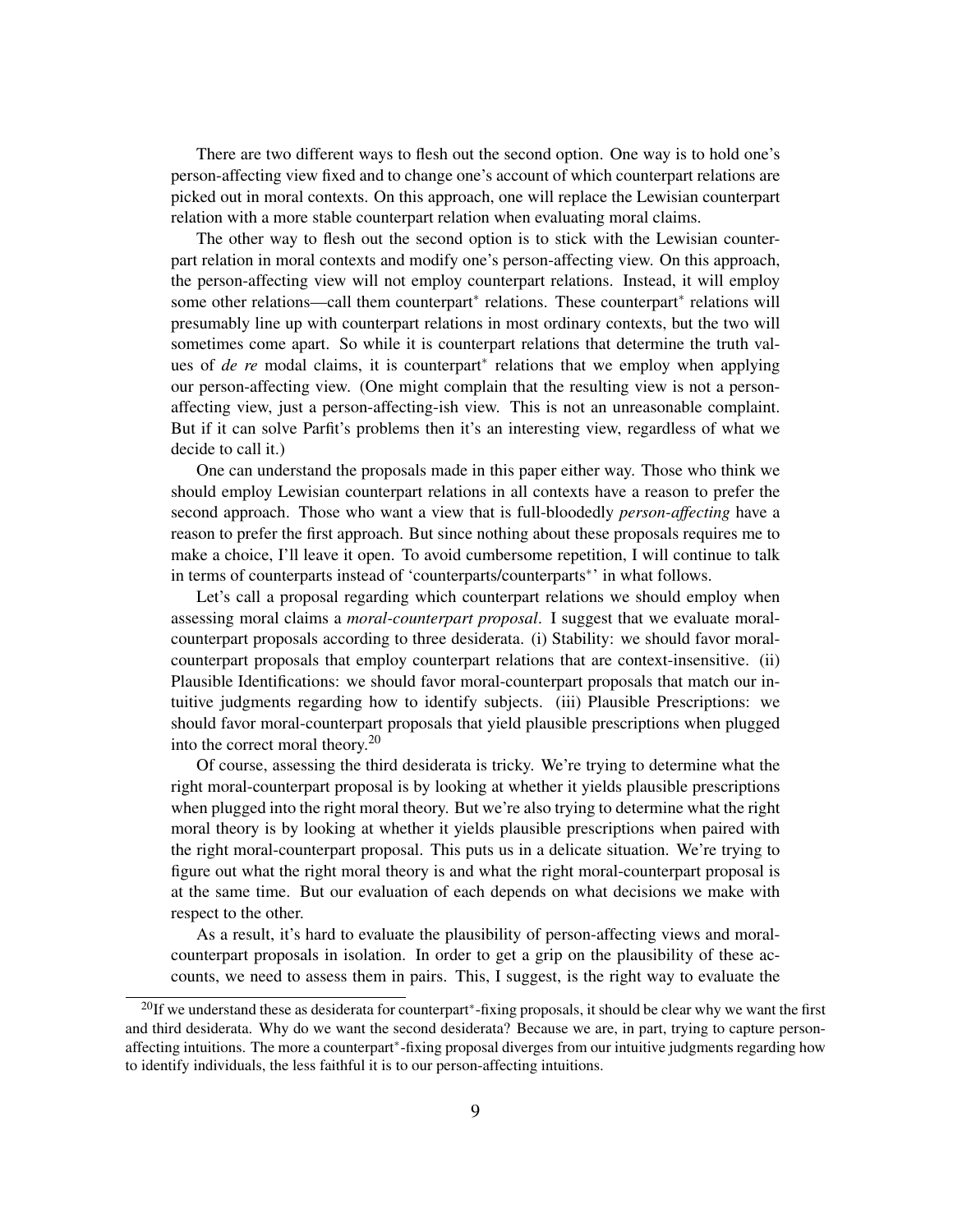two proposals being offered in this paper. Instead of trying to evaluate the plausibility of HMV and moral-counterpart proposals separately, we should assess them as a pair.

### 4.2 Saturating Counterpart Relations

To get specific prescriptions, we need to pair HMV with a moral-counterpart proposal. In what follows, I will tentatively propose a moral-counterpart proposal for us to use.

Let us say that two individuals are *indiscernable-up-to-t iff* they are alike with respect to all of the intrinsic and extrinsic properties that supervene on the qualitative state of the world up to  $t<sup>21</sup>$ . Let us call the worlds that could result from the options available to an agent the agent's *available worlds*.

Now consider an agent in a decision situation at time *t*. And consider a counterpart relation which, for each ordered pair of available worlds  $(W_i, W_j)$  ( $i \neq j$ ), maps individuals in  $W_i$  to counterparts in  $W_j$  in a way that satisfies the following four conditions:<sup>22</sup>

- **1. One-to-One Function:** No individual in  $W_i$  is mapped to more than one individual in *W*<sub>*j*</sub>, and no individuals in *W*<sub>*i*</sub> are mapped to the same individual in *W*<sub>*j*</sub>.<sup>23</sup>
- 2. Before-t Match: Each individual *a* who exists before *t* in *W<sup>i</sup>* is mapped to an individual *b* who exists before *t* in  $W_j$  that is indiscernable-up-to-*t* with *a*.
- **3. Saturation:** As many individuals in  $W_i$  are mapped to individuals in  $W_i$  as possible.
- **4. Minimization:** There is no mapping which satisfies the first three conditions and which results in the *Wi*-option having a lower harm.

 $22$ My use of the term "maps" should be understood to imply only that there is a multivalued function (or "multimap") from individuals in  $W_i$  to individuals in  $W_j$ , not that there is a function (or "map") from the former to the latter. The first condition below will, in fact, require there to be such a function. But we want all of the substantive constraints on the counterpart relation to appear in the list of conditions, not to be smuggled in by our set-up.

 $^{23}$ If we take counterpart relations to be similarity relations, then this condition is a bit too strong. Problems arise in cases in which there are multiple indiscernable individuals at a world—individuals who share *all* of their intrinsic and extrinsic qualitative properties. Because these individuals are indiscernable, a qualitative counterpart relation can't assign them different counterparts, or take them to be counterparts of different individuals. So in these cases both parts of condition 1 can fail.

There are a couple of different ways to handle such cases. One approach is to shift the qualitative requirement from the counterpart relations themselves to what counterpart relations a context can pick out. Then we could allow counterpart relations to be more fine-grained (and so allow them to be one-to-one functions even in cases with multiple indiscernable individuals), but require contexts to deliver multiple counterpart relations—all of the counterpart relations that are 'precisifications' of the coarse counterpart relation the original theory employed. Then, when assessing person-affecting views like HMV, one could employ any or all of these fine-grained counterpart relations, since they'll all deliver the same results.

<sup>21</sup>In relativistic worlds we can instead consider what it is for two individuals to be indiscernable-up-to-*r*, where *r* is the spatiotemporal region the agent occupies at the moment of decision. We can say that two individuals are *indiscernable-up-to-r iff* they are alike with respect to all of the properties and relations that supervene on the qualitative state of the world in the backwards light cone of *r*. (I'm assuming here that there aren't closed timelike curves; some other strategy needs to be employed if there are.)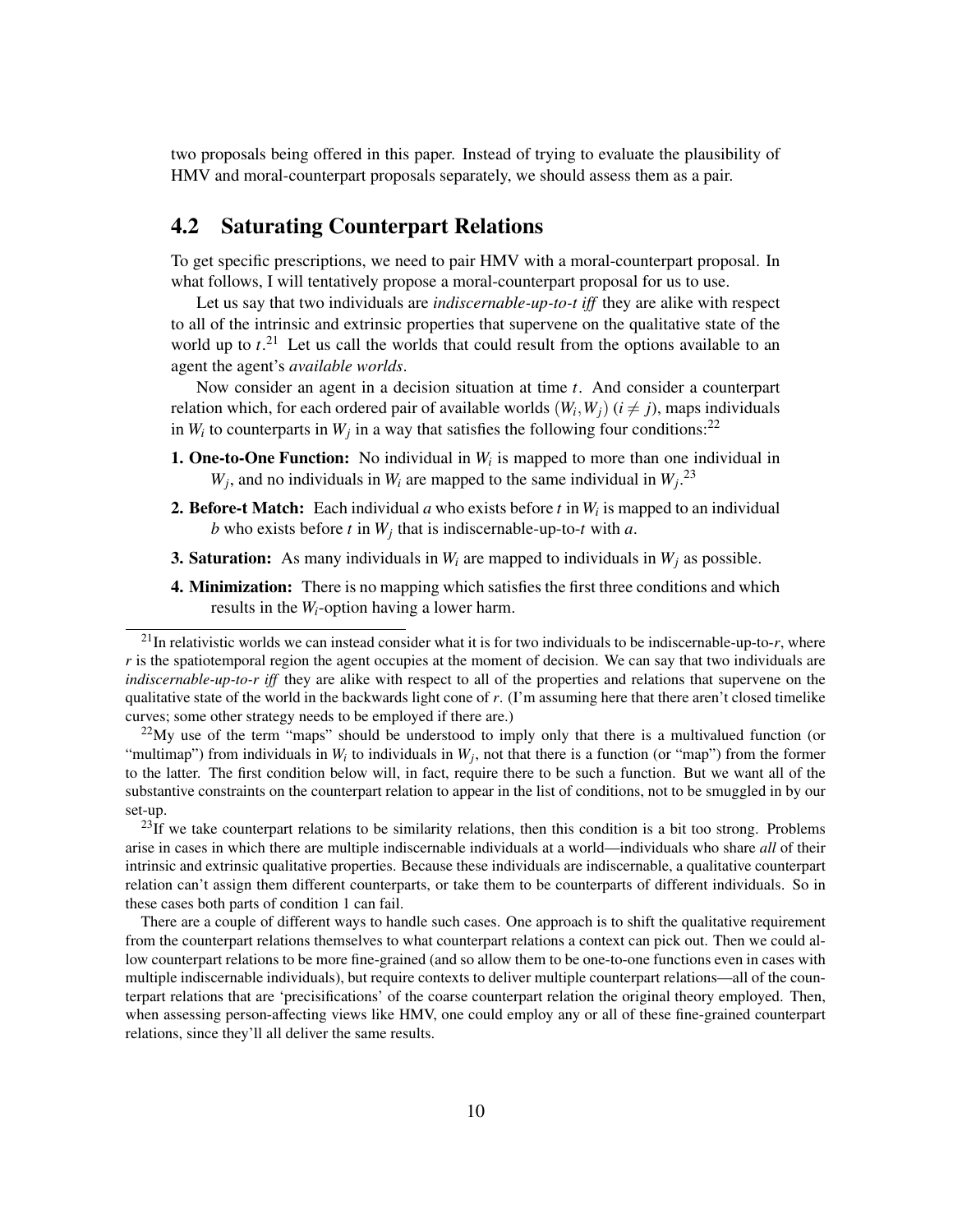Since the most distinctive feature of these counterpart relations is provided by the third condition, I'll call a counterpart relation which satisfies these four conditions a *saturating counterpart relation*.

These four conditions won't pick out a unique counterpart relation. For example, at worlds in which there are multiple individuals that are indiscernable-up-to-*t*, there will often be wiggle room with respect to which one serves as the counterpart of some qualitatively similar other-worldy individual.<sup>24</sup> For a more mundane example, if there are multiple individuals at a world who come into existence after *t* and have the same level of well-being, then counterpart relations which permute them will satisfy these conditions equally well. But this wiggle room needn't bother us. All of the counterpart relations which satisfy these four conditions will yield the same prescriptions when coupled with HMV. So it doesn't matter which one we use. (This is the main reason for including the fourth condition—it ensures that any wiggle room that remains won't bear on HMV's prescriptions.)

I propose to pair HMV with the following moral-counterpart proposal: when making moral judgments, we should employ counterpart relations which satisfy conditions 1-4; i.e., saturating counterpart relations. In the previous section I offered three desiderata for assessing a moral-counterpart proposal for a person-affecting view: stability, plausible identifications, and plausible prescriptions. I think the moral-counterpart proposal given by conditions 1-4 does a good job of satisfying these desiderata when paired with HMV. It satisfies stability, it does relatively well with respect to plausible identifications, and (as I'll argue) it does well with respect to plausible prescriptions. Now, one could do better with respect to plausible identifications by adding some additional 'matching' conditions which are assessed before the fourth condition. And some of these modified proposals will do just as well, if not better, with respect to plausible prescriptions. So I won't claim that conditions 1-4 yield the *optimal* moral-counterpart proposal. But I will claim that in most cases conditions 1-4 will yield the same prescriptions as the optimal moral-counterpart proposal. So I think conditions 1-4 do well enough to allow us to fairly assess the merits and demerits of this approach to person-affecting views.

Let's call the combination of this moral-counterpart proposal and HMV the *Saturating Harm Minimizing View* (SHMV).

A warning: we can't just map an individual at an available world *W* to all of the other available worlds in a way that satisfies these conditions, and then take all of these individuals to be counterparts of one another. The reason is that the counterpart relation is generally not symmetric or transitive, and *a fortiriori* is generally not an equivalence relation. So when we're evaluating whether a counterpart relation satisfies these conditions, we need to assess *each* ordered pair of available worlds.

Similar remarks apply to the manner in which we assess the harm of an option. Here

<sup>24</sup>All of an agent's outcomes will be identical up to *t*. So if there are multiple individuals that are indiscernableup-to-*t* at one available world, there will be the same number of individuals who are indiscernable-up-to-*t* at every other available world. Thus there may be looseness regarding which of these indiscernable-up-to-*t* individuals are mapped to which other indiscernable-up-to-*t* individuals. (Even this looseness will sometimes be removed by the fourth condition, if the individuals end up having different levels of well-being due to their experiences after *t*, and this ends up impacting the harm assigned to the world.)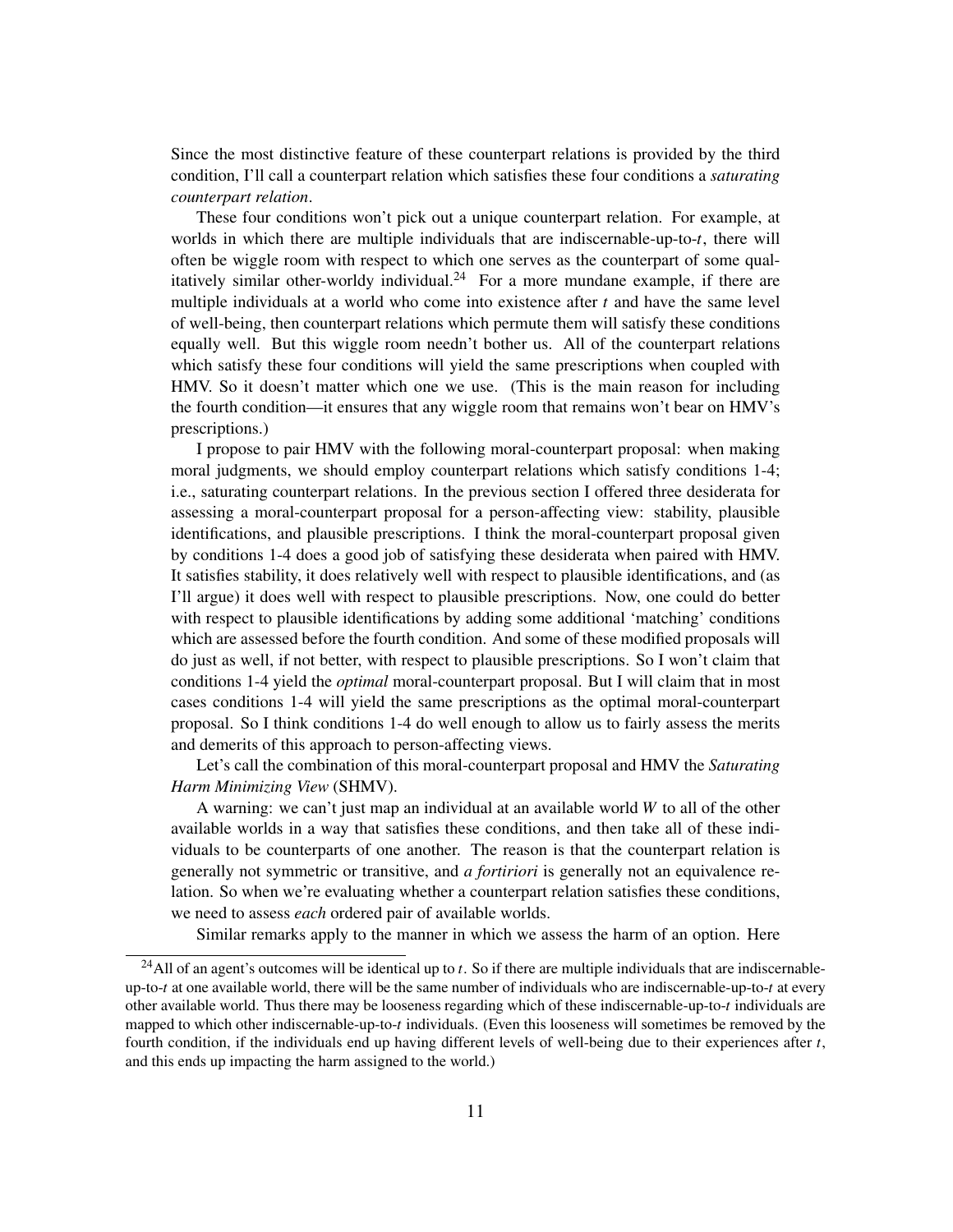is how to assess the harm of some *W*-option with respect to a given counterpart relation. First, for each individual in *W*, determine who they're mapped to in every available world. Second, determine the peak well-being of each individual in *W* by finding which of these counterparts has the highest well-being (where they're treated as having a counterpart with a well-being of 0 at worlds in which they don't have counterparts). Third, consider how much the well-being of each individual in *W* falls below their peak, and sum these values. The resulting quantity is the harm brought about by the *W*-option. And to assess the harm of our other options, we must go through the same procedure.

*Example: The Somewhat-Happy Addition.* Consider an agent who has a choice between the following two outcomes:

| W     | W,    |    |
|-------|-------|----|
| а     | Ŋ     | c  |
| $+10$ | $+10$ | +5 |

Let's begin by determining what the saturating counterpart relations are, and then determine how much harm is done by each option.

First let's consider who the individuals in  $W_1$  will be mapped to. Suppose that none of these subjects exist at the time of the choice, so the before-*t* match condition doesn't come into play. The saturation condition requires *a* to be mapped to either *b* or *c*. In either case *a*'s peak well-being will be  $+10$ , and the so  $W_1$ -option will do no harm; thus either mapping will satisfy the minimization condition. So *a* can be mapped to either *b* or *c*.

Next, let's consider who the individuals in  $W_2$  will be mapped to. The saturation condition requires either *b* or *c* to be mapped to *a*. If *b* is mapped to *a*, then *b*'s peak well-being will be  $+10$ , *c*'s peak-well being will be  $+5$ , and the  $W_2$ -option will do no harm. If *c* is mapped to *a*, then both *b* and *c*'s peak well-being will be +10, and the  $W_2$ -option will do 5 units of harm. So the minimization condition requires *b* to be mapped to *a*.

Given these mappings, neither option does any harm. So SHMV takes both options to be permissible.

### 4.3 The Non-Identity Problem

Let us return to the Case of the 14-Year Old Girl. Parfit suggests that we think of the case like this:

|        | Has Child Now |           |        | Has Child Later |                    |
|--------|---------------|-----------|--------|-----------------|--------------------|
| Mother |               | $Child_1$ | Mother |                 | Child <sub>2</sub> |
| $+10$  |               | +:        | $+10$  |                 | $+10$              |

where neither child is a counterpart of the other. As we saw in section 4, if Parfit is right about how we should identify subjects when making person-affecting judgments, then HMV yields the counterintuitive result that there's nothing wrong with the girl having the child now.

But if Parfit is right, we're left with a puzzling question. Why do we have the instinctive reaction to this case that Parfit describes? Why does it seem to us that "the objection to this girl's decision is that it will probably be worse for her child... if she waited, she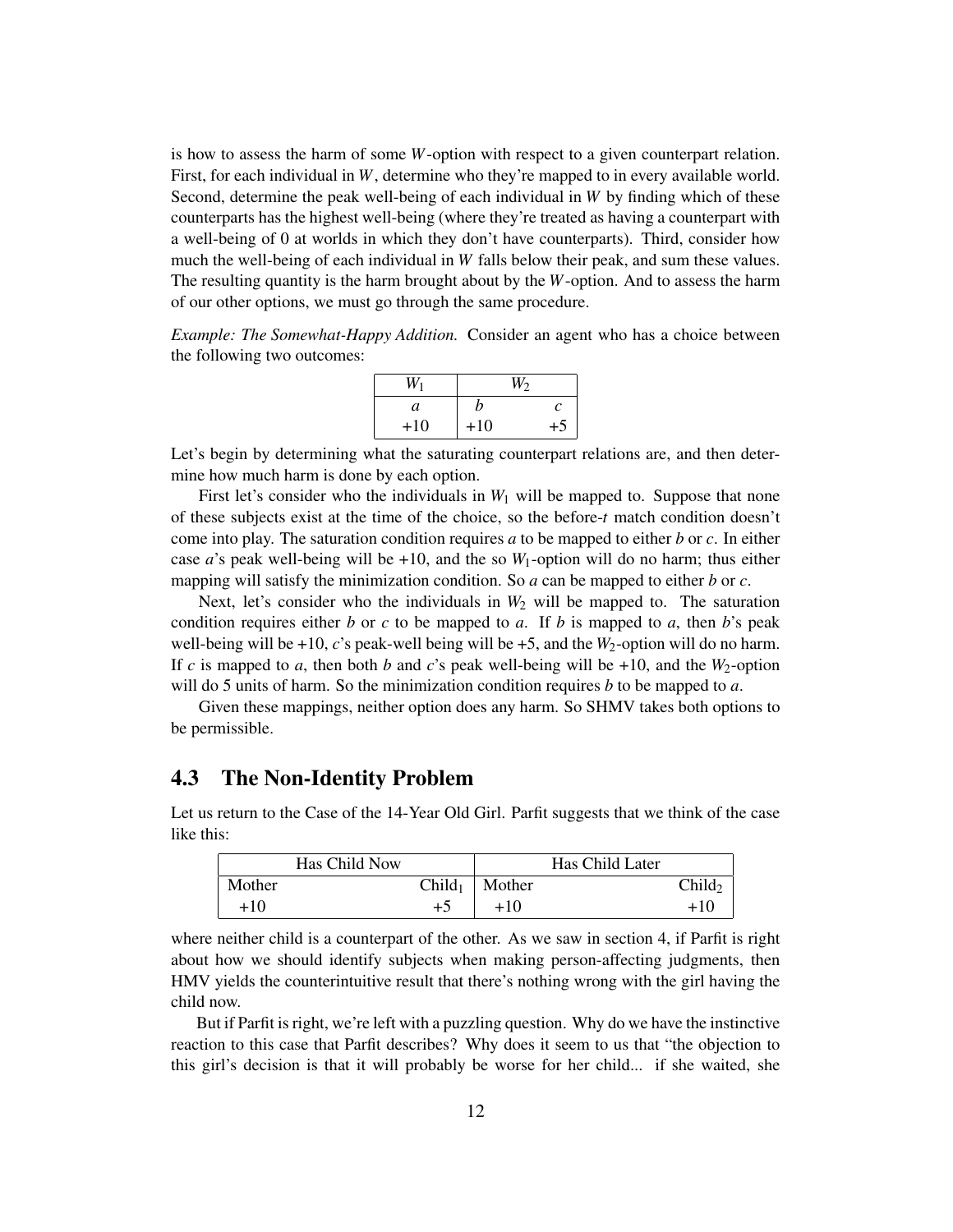would probably give him a better start in life" $2^{25}$  This seems to be a paradigmatic case of a person-affecting judgment.<sup>26</sup> But its hard to reconcile this judgment with the claim that we should use the counterpart relation Parfit suggests when making person-affecting judgments.

Let's consider a different approach. Suppose, as I've suggested, that we're inclined to pair up as many subjects as possible when making moral judgments. I.e., suppose that we make moral judgments using a *saturating* counterpart relation. The mothers will be mapped to one another because they are indiscernable-up-to-*t*, and the saturation condition will then require the two children to be mapped to one another. Thus we'll represent the Case of the 14-Year Old Girl in the following way:

| Has Child Now |  | Has Child Later |        |  |       |
|---------------|--|-----------------|--------|--|-------|
| Mother        |  | Child           | Mother |  | Child |
| $+10$         |  |                 | $+10$  |  | $+10$ |

And as we saw in section 4, giving this pairing of subjects, HMV will yield the desired result that having the child now is morally impermissible.<sup>27</sup>

This justifies our initial reaction—that the first option is worse because it is worse *for* the child.<sup>28</sup> It's true that the two children are not counterparts according to the counterpart relation Parfit suggests. But that is not the counterpart relation that we should use when making moral judgments. The right counterpart relation to use is a saturating one. And when we use a saturating counterpart relation, HMV yields the moral judgment that we're initially inclined to give.

## 5 The Repugnant Conclusion

Consider Parfit's Repugnant Conclusion: "For any possible population of at least ten billion people, all with a very high quality of life, there must be some much larger imaginable population whose existence, if other things are equal, would be better, even though its members have lives that are barely worth living."<sup>29</sup> To simplify a bit, suppose we have a choice between two options, which lead to the following outcomes:

| W              | $W_2$     |
|----------------|-----------|
| $a_1 - a_{10}$ | $b_1-b_n$ |
| $+100$         | $+1$      |
|                |           |

<sup>25</sup>Parfit (1984), p.359.

 $^{29}$ Parfit (1984), p.388.

<sup>&</sup>lt;sup>26</sup>One might suggest that we understand the assertion that "this girl's decision... will probably be worse for her child" as a *de dicto*, not a *de re* claim (see Hare (2007)). If so, then this is not a person-affecting judgment, and talk of counterpart relations is besides the point. I think the second half of this assertion—"if she waited, she would probably give *him* a better start in life"—suggests a *de re* reading. But in any case, not much hangs on this. SHMV delivers the correct prescription regardless of what story we end up deciding on.

 $^{27}$ A similar response to the Non-Identity Problem is suggested by Wrigley (2006), who employs counterpart theory to assess the moral status of genetic selection.

<sup>&</sup>lt;sup>28</sup>If we employ counterpart<sup>\*</sup> relations we may have to hedge this claim a bit, since there are contexts in which the counterpart and counterpart<sup>∗</sup> relations can come apart.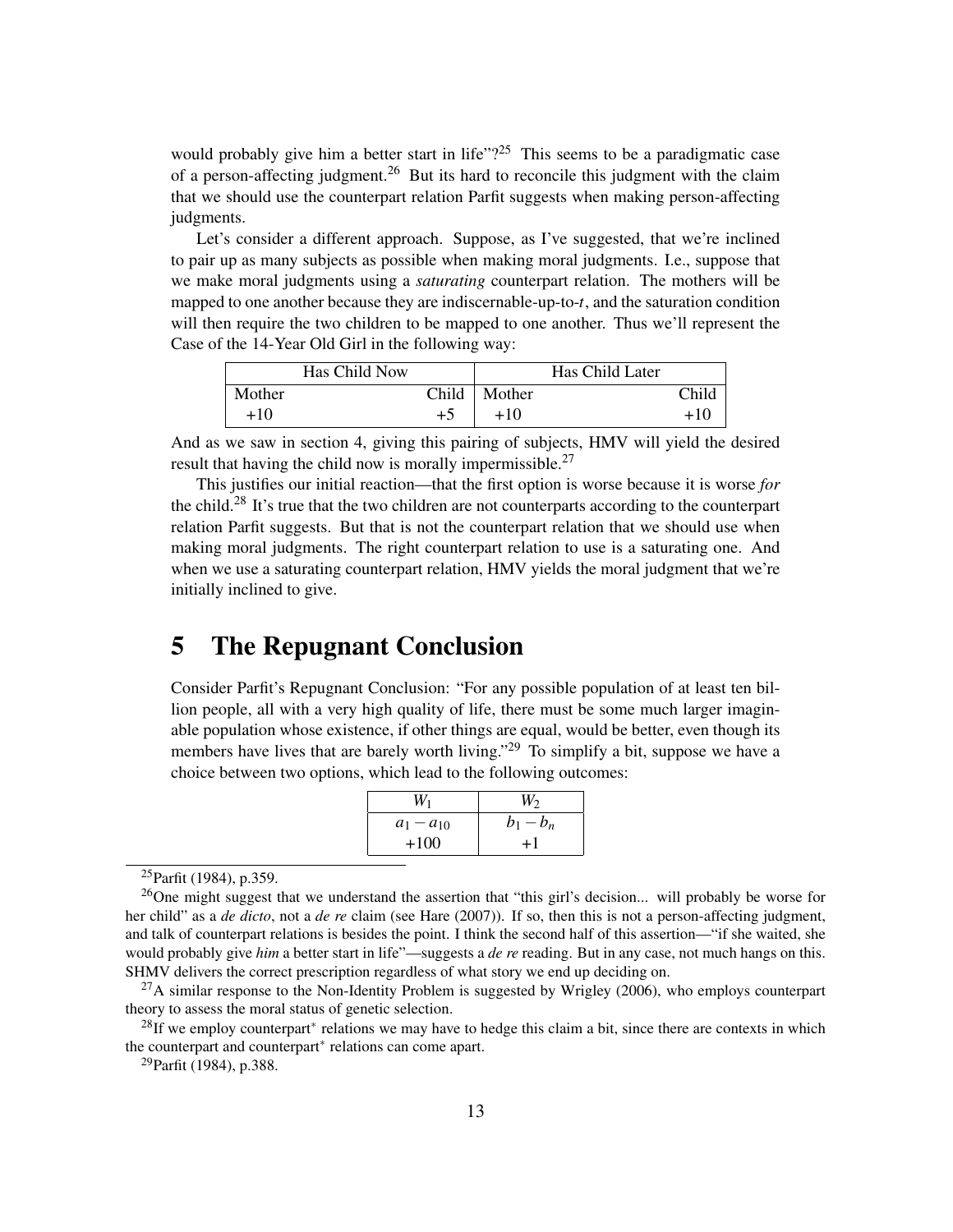Further suppose, as Parfit suggests, that there are entirely different populations in  $W_1$  and  $W_2$ ; we are like deities choosing to create one of two very different universes. That is, suppose that none of the individuals in either world is a counterpart of an individual in the other (putting aside, for the moment, the moral counterpart proposal of section 4.2). If there is some *n* large enough to make the  $W_2$ -option obligatory, we're led to the Repugnant Conclusion.<sup>30</sup> Does HMV yield this result?

No. None of these individuals have any counterparts in the other world. So all of these individuals are at their peak well-being. Thus neither option does any harm. And HMV will take both options to permissible, regardless of how large *n* is. So HMV avoids the Repugnant Conclusion.

That said, this way of avoiding the Repugnant Conclusion isn't very satisfying. Let's distinguish between the Strong Repugnant Conclusion—that the *W*<sub>2</sub>-option is obligatory, and the Weak Repugnant Conclusion—that the  $W_2$ -option is permissible. Parfit identifies the Repugnant Conclusion with the strong version. And HMV avoids this conclusion by taking the  $W_1$  and  $W_2$ -options to be on a par. But most people feel that not only is the  $W_2$ -option not obligatory, the  $W_2$ -option is not even permissible. And since HMV takes both the  $W_1$  and  $W_2$ -options to be permissible, HMV does not capture this intuition.

Let me suggest an explanation for why the  $W_2$ -option strikes us as strictly worse than the  $W_1$ -option.<sup>31</sup> Our moral judgments tend to be comparative in nature. We try to assess the importance of the well-being of different subjects in comparative terms as much as possible. And although we've been told in the above case that none of the subjects in the two outcomes correspond to the same individual, we're still inclined to pair up as many of them as possible for the purposes of comparison.

If this explanation is correct, then there is a natural way to capture the intuition that the *W*<sup>2</sup> option is impermissible. We can employ a counterpart relation which pairs as many subjects in different outcomes as it can; i.e., a *saturating* counterpart relation. Then, in the above case, we can map the ten subjects in  $W_1$  to ten of the subjects in  $W_2$  and vice versa, and think about the case like this:

|                |                | W, |                |
|----------------|----------------|----|----------------|
| $a_1 - a_{10}$ | $a_1 - a_{10}$ |    | $b_{11} - b_n$ |
| $+100$         |                |    |                |

Given this saturating counterpart relation, HMV yields the desired result that only the *W*1 option is permissible. In  $W_1$ ,  $a_1$ - $a_{10}$  have their peak well-being. So the  $W_1$ -option does no harm. In  $W_2$ ,  $b_{11}$ - $b_n$  have their peak well-being, but  $a_1$ - $a_{10}$  have a well-being 99 units below their peak. So the  $W_2$ -option brings about  $10 \times 99 = 990$  units of harm. Since the  $W_1$ -option brings about 0 units of harm while the  $W_2$ -option brings about 990, the *W*1-option is obligatory.

 $30$ Strictly speaking, Parfit is talking about assessments of which worlds are better than one another, not assessments of what one ought to do. But I take the interesting question to be the one concerning obligation; questions regarding which world is better are only interesting insofar as they relate to what we ought to do. So this is how I'll understand the problems Parfit raises. (See also the discussion in section 7.)

<sup>&</sup>lt;sup>31</sup>Of course, nothing much hangs on this explanation. SHMV yields the right result regardless of whether this explanation of our intuitions is correct.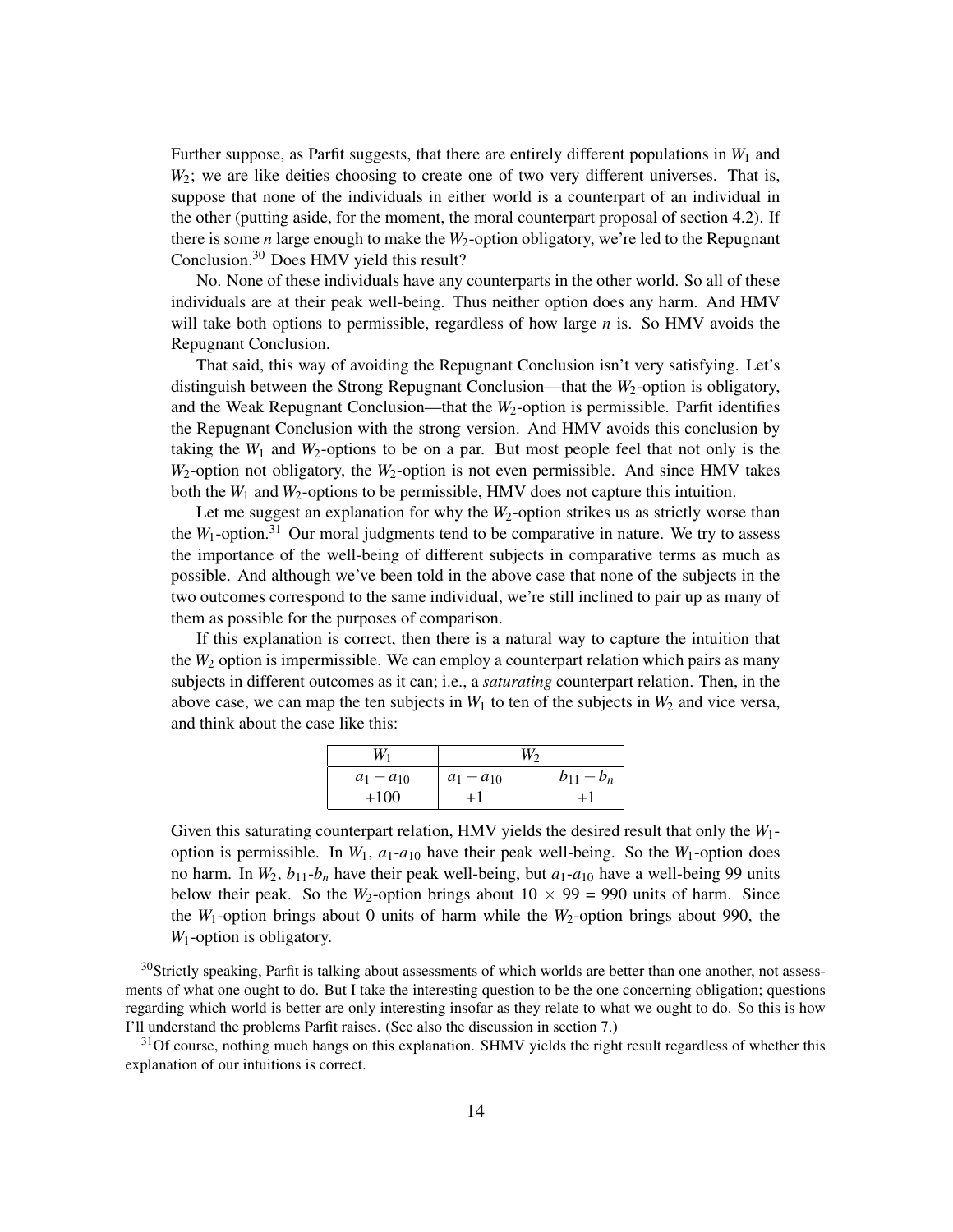So SHMV avoids both the strong and weak versions of the Repugnant Conclusion.

### 6 The Absurd Conclusion

Consider Parfit's Absurd Conclusion: there can be a moral difference between worlds whose populations have the same distributions of well-being, but where the subjects live concurrently instead of consecutively. So suppose we have a choice between two options. One option leads to a "concurrent world", a world in which there are  $n > 1$  individuals, each with a well-being of *m*, who come into existence at the same time and die off at the same time. The other option leads to a "consecutive world", a world in which there are also *n* individuals with a well-being of *m*, but where each comes into existence alone and dies off before the next individual is created. If there is some *n* and *m* which makes only one of these options permissible, we're led to the Absurd Conclusion.

Will SHMV lead to this conclusion? No. To see why, let's work out what the saturating counterpart relations between these two outcomes will be.

First, note that both of these populations will consist of future people, so the before-*t* match condition will not apply. (When an agent faces a choice at *t*, all of her potential outcomes will be identical up to *t*. So if a concurrently existing population has already existed before *t*, there will be concurrently existing individuals in every outcome, including the consecutive world. Likewise, if any lonely individuals have already existed before *t*, there will be lonely individuals in every outcome, including the concurrent world.) The saturation condition requires each of the subjects in each world to be mapped to a subject in the other. And the minimization condition requires agents with the same well-being to be mapped to each other, since these are the mappings that will minimize the harm of each option.

So the saturating counterpart relation will map all the individuals in each world to counterparts in the other who have the same well-being. Every individual in both worlds will have their peak well-being, and neither option will do any harm. Thus SHMV will take both options to be permissible.

# 7 The Mere-Addition Paradox and the Independence of Irrelevant Alternatives

Suppose that an agent faced with a choice between outcomes  $W_1$  and  $W_2$  would prefer the  $W_1$ -option to the  $W_2$ -option. Then it seems she should continue to prefer the  $W_1$ -option to the  $W_2$ -option when faced with a choice between  $W_1$ ,  $W_2$  and some third outcome,  $W_3$ . After all, it's hard to see why the inclusion of this third outcome should bear on the relative merits of  $W_1$  versus  $W_2$ . More generally, it seems that an agent's preferences regarding a  $W_1$ -option versus a  $W_2$ -option should be independent of what other options are available. This requirement is a version of the "Independence of Irrelevant Alternatives" (IIA), one of the canonical decision-theoretic constraints on the preferences of rational agents.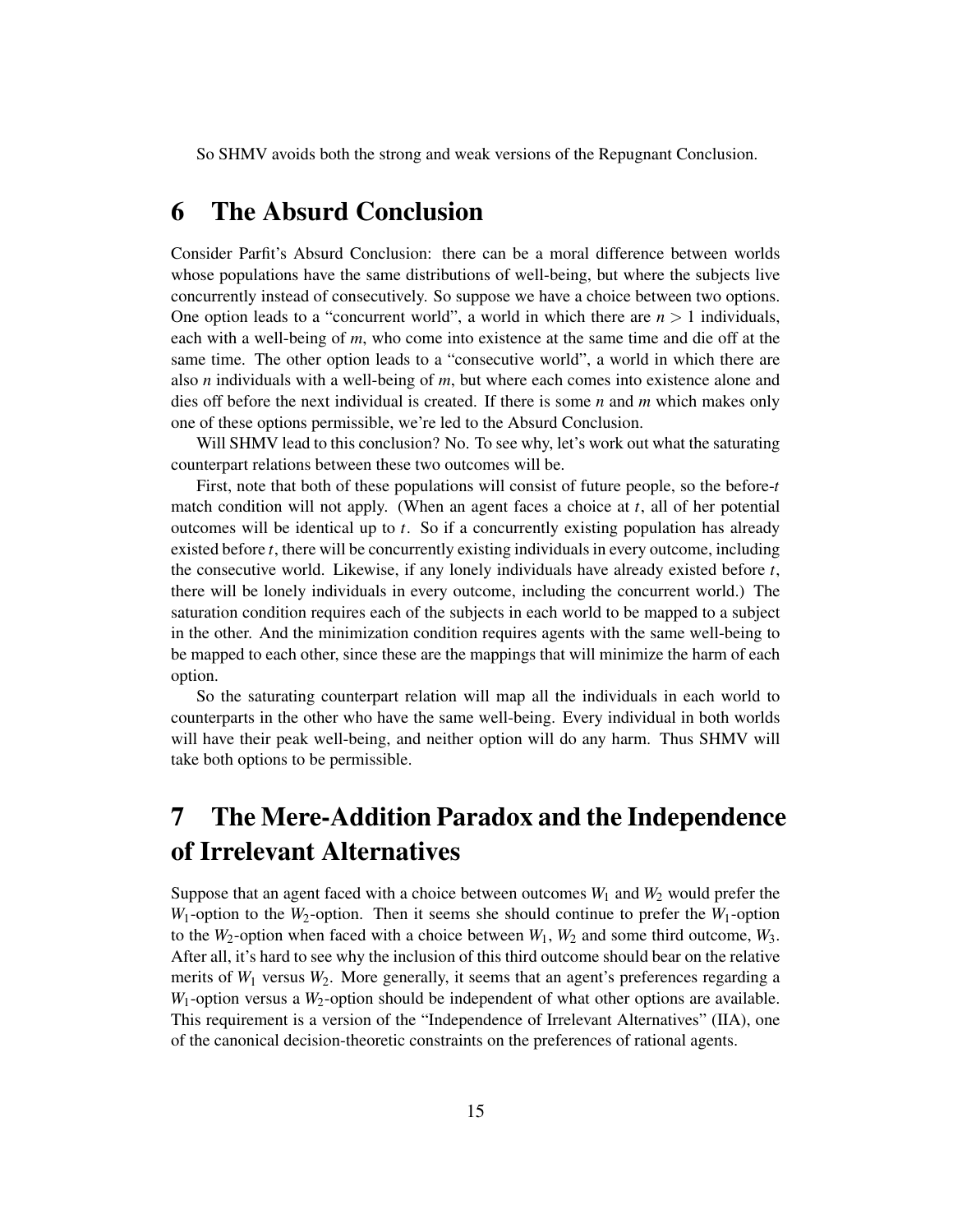(If we accept IIA, and assume that rational agents can have preferences which line up with the "all-things-considered-better-than" relation, then IIA will also constrain this "better than" relation. I take it that rational agents can have preferences which line up with the "all-things-considered-better-than" relation. Thus, although I speak in terms of preferences in what follows, what I say applies *mutatis mutandis* to the "all-things-consideredbetter-than" relation.)

Strictly speaking, IIA doesn't say anything about normative theories like SHMV. Normative theories like SHMV are accounts about what options are morally permissible, not about what preferences one should have. But there's a natural way to link normative theories to preference constraints like IIA. Let's say that a normative theory *meshes* with a preference constraint *C iff* an agent who always prefers the options prescribed by the theory can satisfy *C*. Then we can bring IIA to bear on a normative theory by asking whether the theory meshes with IIA.

We can formulate the requirement that a theory mesh with IIA in deontic terms. Call a decision situation in which both a  $W_1$ -option and a  $W_2$ -option are available a  $W_1W_2$ *situation*. Then we can formulate the requirement as follows:

#### Deontic IIA (IIA*d*):

- (i) If there exists a  $W_1W_2$ -situation in which both the  $W_1$  and  $W_2$ -options are permissible, then in all  $W_1W_2$ -situations the  $W_1$ -option is permissible *iff* the  $W_2$ -option is permissible.
- (ii) If there exists a  $W_1W_2$ -situation in which the  $W_1$ -option is permissible and the  $W_2$ -option is impermissible, then in all  $W_1W_2$ -situations the  $W_2$ -option is impermissible.

A normative theory meshes with IIA *iff* it satisfies  $IIA_d$ <sup>32</sup> (The proof is provided in the appendix.)

 $IIA_d$  seems like a plausible constraint. However, SHMV appears to violate  $IIA_d$ . To see this, consider two decisions. First consider the choice between the following two outcomes:

| $W_1$ | $W_2$ |
|-------|-------|
|       | a     |
|       | $+5$  |

The  $W_1$ -option doesn't do any harm to anyone, since there's no one in  $W_1$ . The  $W_2$ -option doesn't do any harm either, since *a* has her peak well-being in *W*2. So both options are permissible.

Now suppose we add a third outcome, *W*3:

| W | W  | $W_3$ |
|---|----|-------|
|   | a  | a     |
|   | +5 | $+10$ |

 $32$ Interesting questions arise regarding how to understand conditional deontic claims if we reject IIA<sub>d</sub>. (Thanks to Ted Sider here.) Although these are interesting issues, I won't attempt to address them here.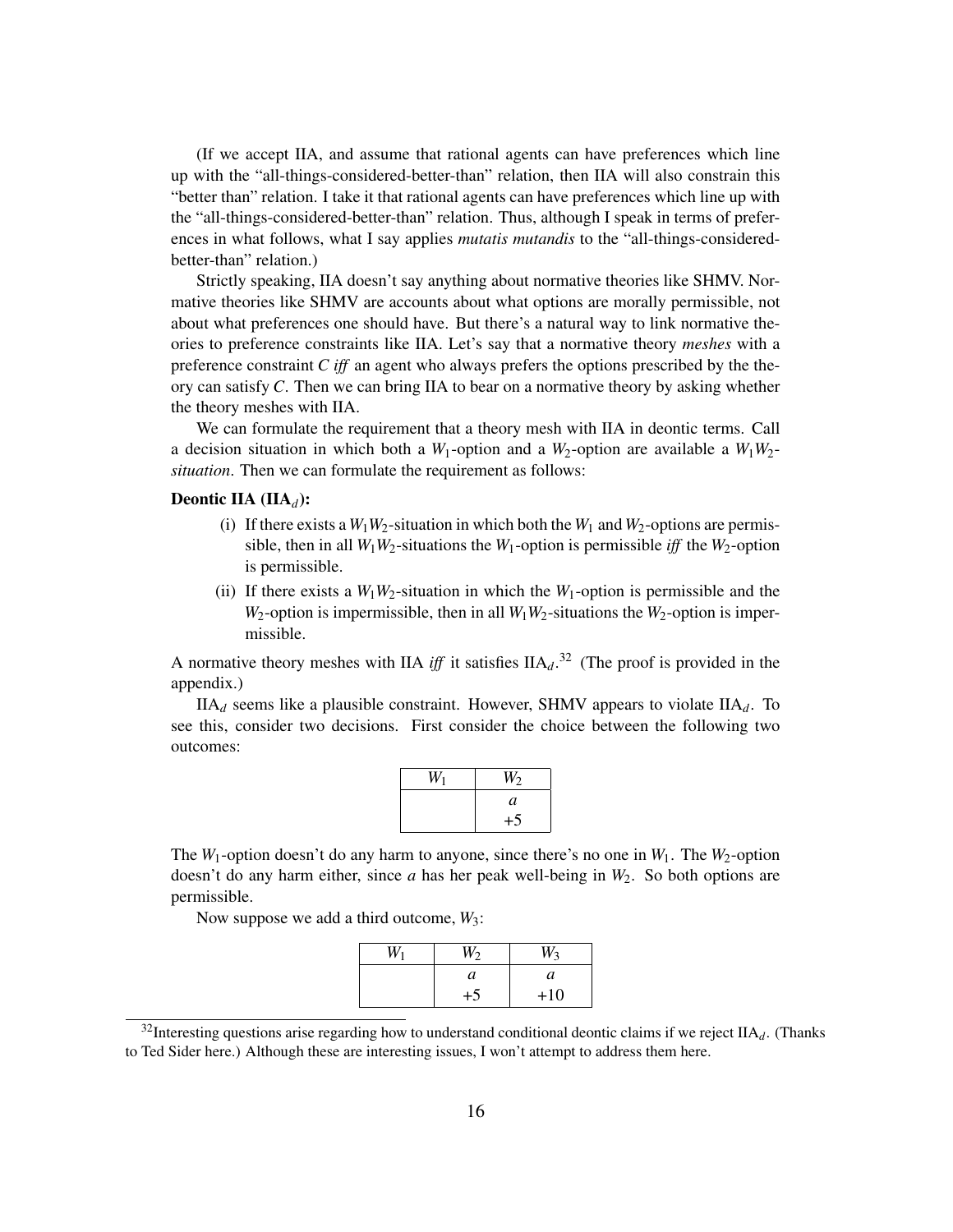Again, the  $W_1$ -option won't do any harm. And the  $W_3$ -option won't do any harm either, since *a* has her peak well-being in  $W_3$ . But the  $W_2$ -option will now do 5 units of harm, since *a*'s well-being in  $W_2$  is 5 units below her peak. Thus only the  $W_1$  and  $W_3$ -options are permissible.

But this appears to violate IIA*d*. Both of these cases are *W*1*W*2-situations. And since the  $W_1$  and  $W_2$ -options are both permissible in the first case, IIA<sub>d</sub> requires a  $W_2$ -option to be permissible whenever a *W*1-option is. But in the second case, the *W*1-option is permissible and the  $W_2$ -option is not.

Should we take this to be a reason to reject SHMV? Here are two reasons to think not.

First, as Roberts (2003*b*) points out, it's not clear that person-affecting views like SHMV actually do fail to satisfy principles like  $IIA_d$ . If we think of  $W_1$  and  $W_2$  in an appropriately detailed way, then the outcomes in the two cases won't be the same. In the first case, the outcome we called "*W*1" will include facts about an agent who faced a choice between *two* outcomes, while in the second case, the outcome we called "*W*1" will include facts about an agent who faced a choice between *three* outcomes. And if these are different outcomes, then these two cases will involve different decision situations: in the one case we have a  $W_1 W_2$ -situation, in the other a  $W_1^* W_2^*$ -situation. Since IIA<sub>d</sub> only places constraints on prescriptions for situations of the same kind, SHMV's prescriptions in these two cases won't have any bearing on each other. So given this detailed picture of outcomes, SHMV will satisfy IIA*d*.

Of course, if we think of outcomes as being detailed in this way, then it will be impossible to have preferences that violate  $IIA_d$ , since the same outcome will never appear in different decision situations. This makes principles like IIA and IIA*<sup>d</sup>* vacuous. One might take this to be a reason to think of the outcomes we're considering in a more coarse-grained way.

For the sake of argument, I will grant the kind of coarse conception of outcomes required to make principles like IIA*<sup>d</sup>* non-trivial in what follows. Likewise, I will grant that person-affecting views like SHMV will not satisfy IIA*d*.

Let's turn to the second reason for not rejecting SHMV. Although the violation of  $IIA_d$  first seems like a demerit of the account, there are reasons to think that it is in fact a strength. As we will see, it is this violation of  $IIA_d$  that allows SHMV to satisfy our intuitive judgments in the cases comprising Parfit's Mere-Addition Paradox. Indeed, given the assumption that there must always be a permissible option available, we'll see that this violation is inescapable: *any* solution which captures all of these intuitions *must* violate IIA*d*.

Let's examine each of these points more carefully.

#### 7.1 The Mere-Addition Paradox

Consider the three cases that lead to the Mere-Addition Paradox.

First, consider a choice between the following two outcomes:

| W1         |            | W, |             |
|------------|------------|----|-------------|
| $a1 - a10$ | $b1 - b10$ |    | $b11 - b20$ |
| $+10$      | $+10$      |    |             |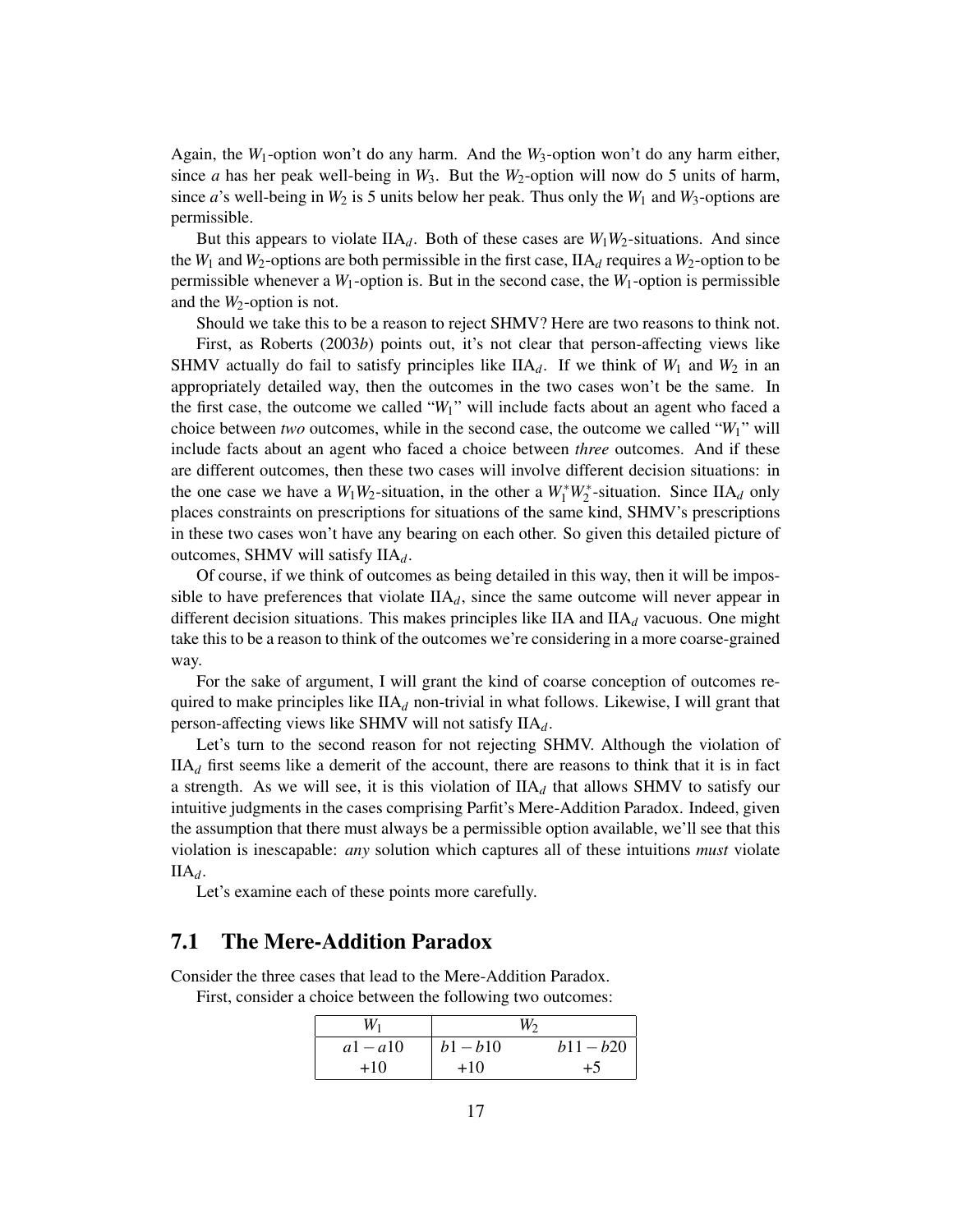It seems like the *W*<sup>2</sup> must be at least as good as *W*1. After all, the same number of equally well-off subjects exist, and then there are some additional well-off subjects hanging around as well. So intuitively, either both the  $W_1$  and  $W_2$ -options are permissible, or only the  $W_2$ option is permissible.

Second, consider a choice between the following two outcomes:

|           | W,                   |    | W2          |
|-----------|----------------------|----|-------------|
| $ b1-b10$ | $b11-b20$   $c1-c10$ |    | $c11 - c20$ |
| $+10^{-}$ |                      | +9 |             |

It seems like *W*<sup>3</sup> must be better than *W*2. There are the same number of people in both, and the people are significantly happier on average in  $W_3$  than they are in  $W_2$ . So intuitively, only the *W*3-option is permissible.

Third, consider a choice between the following two outcomes:

| W,         |            | $W_3$ |             |
|------------|------------|-------|-------------|
| $a1 - a10$ | $c1 - c10$ |       | $c11 - c20$ |
| $+10$      | +9         |       | +9          |

It seems like  $W_1$  is at least as good as  $W_3$ . Indeed, if we increase the disparities in the number of agents and their well-being's in the different outcomes in these cases, this case turns into the Repugnant Conclusion case discussed in section 5, where it's clear that  $W_1$  is better than the alternative. So intuitively, either both the  $W_1$  and  $W_3$ -options are permissible, or only the *W*1-option is permissible.

As Parfit (1984) noted, these three judgments appear to be in tension. One way to characterize this tension is in terms of preferences. Let "≥" stand for the "preferred at least as much as" relation, and "<" stand for the "preferred more than" relation. Then these judgments suggest preferences according to which a  $W_1$ -option  $\leq$  a  $W_2$ -option  $\leq$  a  $W_3$ -option  $\leq$ a *W*1-option. But this ranking is incoherent, since it requires the *W*1-option to be preferable to itself.

However, it's easy to be distracted by tangential matters when we characterize the issue in terms of preferences.<sup>33</sup> We can avoid these distractions by characterizing the tension as a straightforward contradiction in deontic terms. Namely, given IIA*<sup>d</sup>* and the assumption that some option must be permissible, these three prescriptions lead to a contradiction.

The full proof is given in the appendix. But let's see how to get the contradiction given the most natural judgments in these cases: that both options are permissible in the first case, that only the *W*3-option is permissible in the second case, and that only the *W*1-option is permissible in the third case.

Consider a choice between all three of the above outcomes:

| $\,W_1$    |          | W,                   |    | W2          |
|------------|----------|----------------------|----|-------------|
| $a1 - a10$ | $b1-b10$ | $b11-b20$   $c1-c10$ |    | $c11 - c20$ |
| $+10$      | $+10$    | $+5$                 | +9 | +9          |

<sup>33</sup>Boonin-Vail (1996) and Arrhenius (2004) are among those who suggest that these issues are better evaluated by characterizing the paradox in deontic terms instead of a 'better-than' or preference ranking.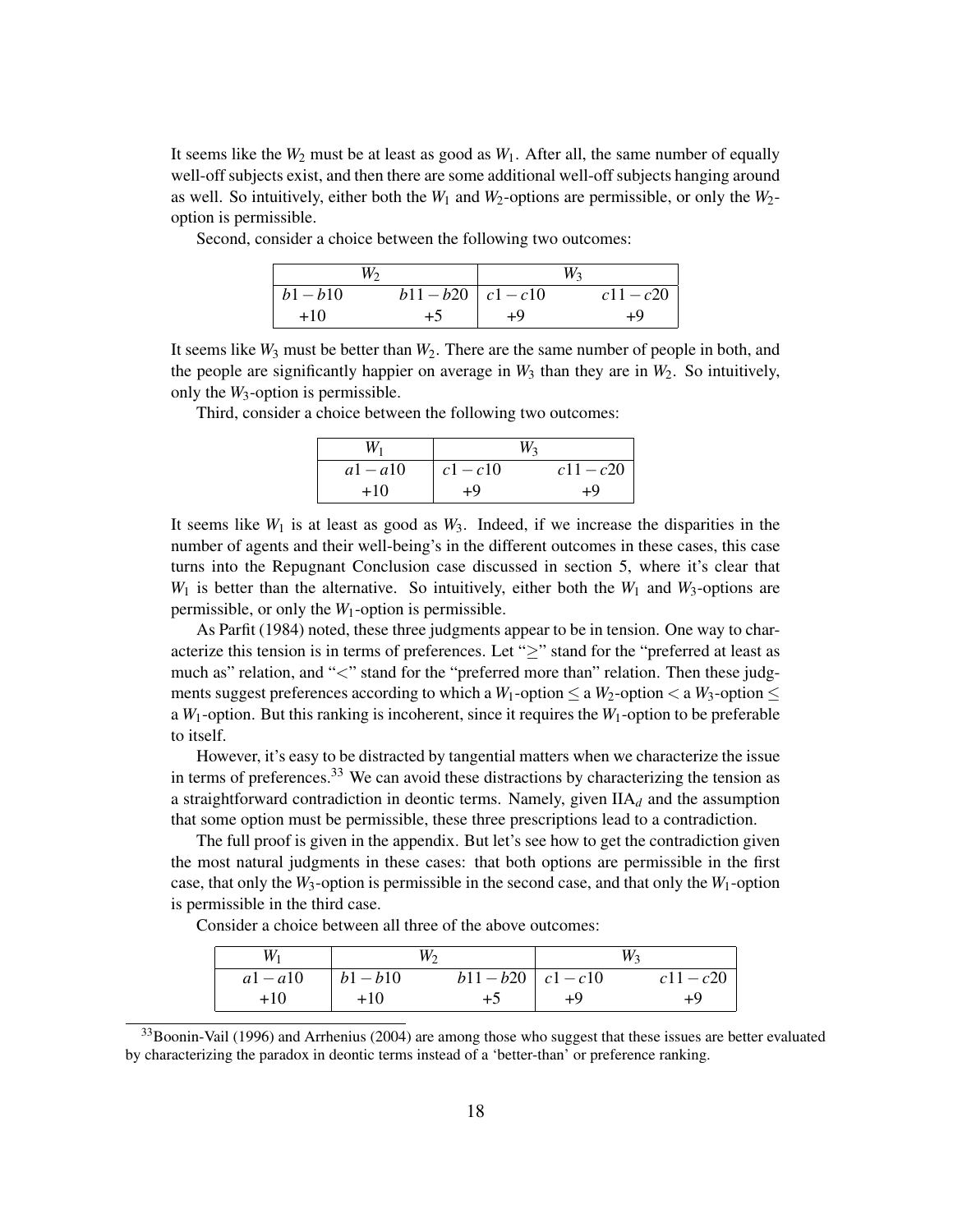Given the natural judgment in the choice between  $W_1$  and  $W_2$ —that both options are permissible—IIA<sub>d</sub> entails that the  $W_1$ -option is permissible *iff* the  $W_2$ -option is permissible. Given the natural judgment in the choice between  $W_2$  and  $W_3$ —that only the  $W_3$ option is permissible—IIA<sub>d</sub> entails that the  $W_2$ -option is impermissible. Since we've seen that the  $W_1$ -option is permissible *iff* the  $W_2$ -option is permissible, it follows that the  $W_1$ option is impermissible as well. Finally, given the natural judgment in the choice between  $W_1$  and  $W_3$ —that only the  $W_1$ -option is permissible—IIA<sub>d</sub> entails that the  $W_3$ -option is impermissible. So all three options are impermissible. But some option must be permissible. Contradiction.<sup>34</sup>

#### 7.2 SHMV and the Mere-Addition Paradox

How does SHMV deal with this Paradox? To find out, let's look at what SHMV says about each of the cases that comprise the Mere-Addition Paradox.

Consider the first case:

|            |            | W, |             |
|------------|------------|----|-------------|
| $a1 - a10$ | $b1 - b10$ |    | $b11 - b20$ |
| $+10$      | $+10$      |    |             |

This case is identical to *The Somewhat-Happy Addition* case discussed in section 4.2, except for the fact that there are ten times as many subjects. Multiplying the number of subjects in a uniform way like this won't change SHMV's prescriptions, however. So SHMV will yield the same verdict as before: both options are permissible.

Now consider the second case:

|            | W,                   |    | W3          |
|------------|----------------------|----|-------------|
| $b1 - b10$ | $b11-b20$   $c1-c10$ |    | $c11 - c20$ |
| $+10$      |                      | +9 | +9          |

Since the number of individuals in both outcomes is the same, the saturation condition requires us to map each individual in one outcome to an individual in the other. And since all of the individuals in  $W_3$  have the same well-being, it won't matter what mapping we choose. So suppose we pair the subjects in each outcome in numerical order (i.e., *b*1 with *c*1, *b*2 with *c*2, etc.). Then the first ten subjects will have a peak well-being of +10, and the second ten subjects will have a peak well-being of  $+9$ . It follows that the  $W_2$ -option will do 40 units of harm, while the *W*3-option will do 10 units of harm. Thus the *W*3-option is obligatory.

Finally, consider the third case:

<sup>&</sup>lt;sup>34</sup>A number of results demonstrating the incompatibility of several normative theses that yield these three judgments have been given in the literature; see Ng (1989), Blackorby and Donaldson (1991), and Arrhenius (2000). The result stated here, and proved in the appendix, is both weaker and stronger than these results. It is stronger in that it makes no assumptions about the normative theses that justify our intuitive judgments in these three cases, and thus applies regardless of how one tries to justify these verdicts. It is weaker in that it doesn't directly yield conclusions regarding which kinds of normative theses are mutually inconsistent. (Though one can use this result to generate such conclusions by finding sets of principles that yield the three verdicts in question.)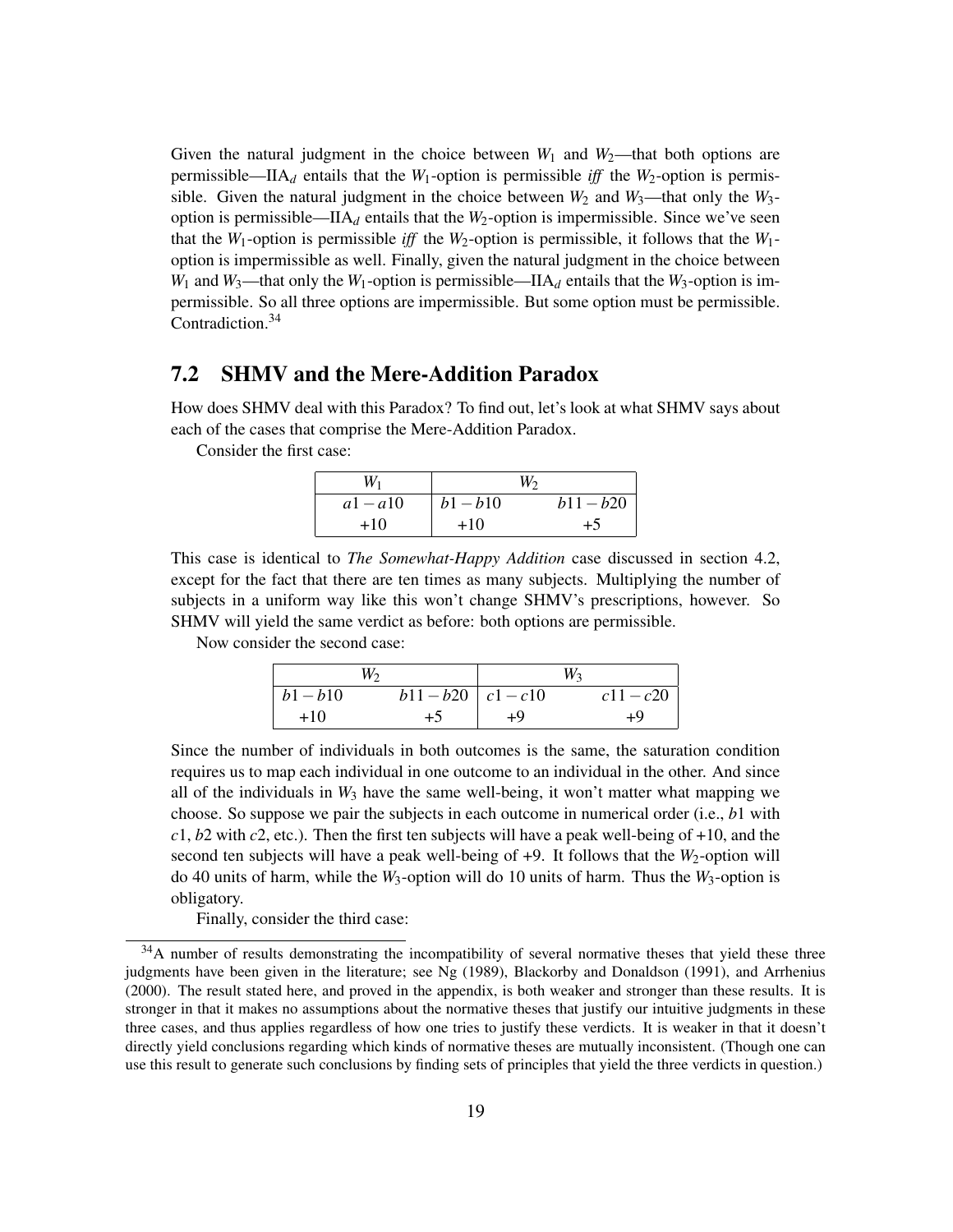| $W_1$      |            | $W_3$       |
|------------|------------|-------------|
| $a1 - a10$ | $c1 - c10$ | $c11 - c20$ |
| $+10$      | +9         | +9          |

The saturation condition requires us to map ten individuals in  $W_1$  to individuals in  $W_3$ , and vice versa. And since all of the individuals in  $W_3$  have the same well-being, it won't matter what mapping we choose. So suppose we pair the first ten subjects in each outcome. Then the peak well-being for the first ten subjects will be  $+10$ , and the peak well-being for the other ten subjects will be  $+9$ . It follows that the  $W_1$ -option will do no harm, while the *W*3-option will do 10 units of harm. Thus the *W*1-option is obligatory.

So SHMV yields the same verdicts as our intuitive judgments do in the first three cases. But how, then, does it avoid the contradiction that these judgments lead to? To see, let's consider how SHMV treats the case in which all three outcomes are available:

| W,         |          | W,                   |      | W2          |
|------------|----------|----------------------|------|-------------|
| $a1 - a10$ | $b1-b10$ | $b11-b20$   $c1-c10$ |      | $c11 - c20$ |
| $+10$      | $+10$    | $+5$                 | $+9$ | +9          |

One can show that pairing the first ten subjects in each outcome, and the next ten subjects in  $W_2$  and  $W_3$ , is a saturating counterpart relation. Given this pairing, the peak well-being for the first ten subjects will be  $+10$ , and the peak well-being for the other ten subjects will be +9. It follows that the *W*1-option does no harm, the *W*2-option does 40 units of harm, and the *W*3-option does 10 units of harm. Thus the *W*1-option is obligatory.

So SHMV avoids the contradiction. And it does so by violating IIA<sub>d</sub>: given SHMV's prescriptions in the first three cases,  $IIA_d$  requires SHMV to maintain that the  $W_1$ -option is impermissible in the combined case. But SHMV maintains that the *W*1-option is permissible.

Although this violation of  $IIA_d$  initially looked like a weakness of the SHMV, we can now see that it is a strength. Given that some option is always permissible, the only way to capture our intuitive judgments in the three cases is to reject  $\text{IIA}_d$ . So in order to offer an intuitively satisfying response to the Mere-Addition Paradox,  $IIA_d$  must be rejected.<sup>35</sup>

This puts us in a position to see why the various kinds of "impossibility theorems" that have been offered in the literature—results showing that no theory can satisfy all of

<sup>35</sup>Another principle along these lines that person-affecting views conflict with is the *Pareto Plus Principle* (PPP): if a  $W_1$ -option is permissible, a  $W_2$ -option is available, and  $W_2$  is the same as  $W_1$  except that it contains an additional happy person, then the *W*2-option must be permissible. I don't think this conflict raises any additional interesting issues, however. Rather, I think that the conflict between person-affecting views and PPP is just the conflict between person-affecting views and IIA*<sup>d</sup>* in disguise.

To see why, consider the *Restricted Pareto Plus Principle* (RPPP), which applies solely to cases in which there are only two options available. I suggest that RPPP captures the distinctive intuition behind PPP. And personaffecting views like SHMV won't conflict with RPPP. But we can derive PPP from RPPP if we assume IIA*d*. And person-affecting views like SHMV will conflict with PPP. So it isn't until we add IIA to RPPP that we get a conflict with SHMV. This suggests that the conflict between person-affecting views like SHMV and PPP stems from the implicit IIA-like assumptions built into the formulation of PPP, not from anything distinctive regarding PPP *per se*. (See Roberts (2003*b*) for another argument for why proponents of person-affecting views should reject PPP.)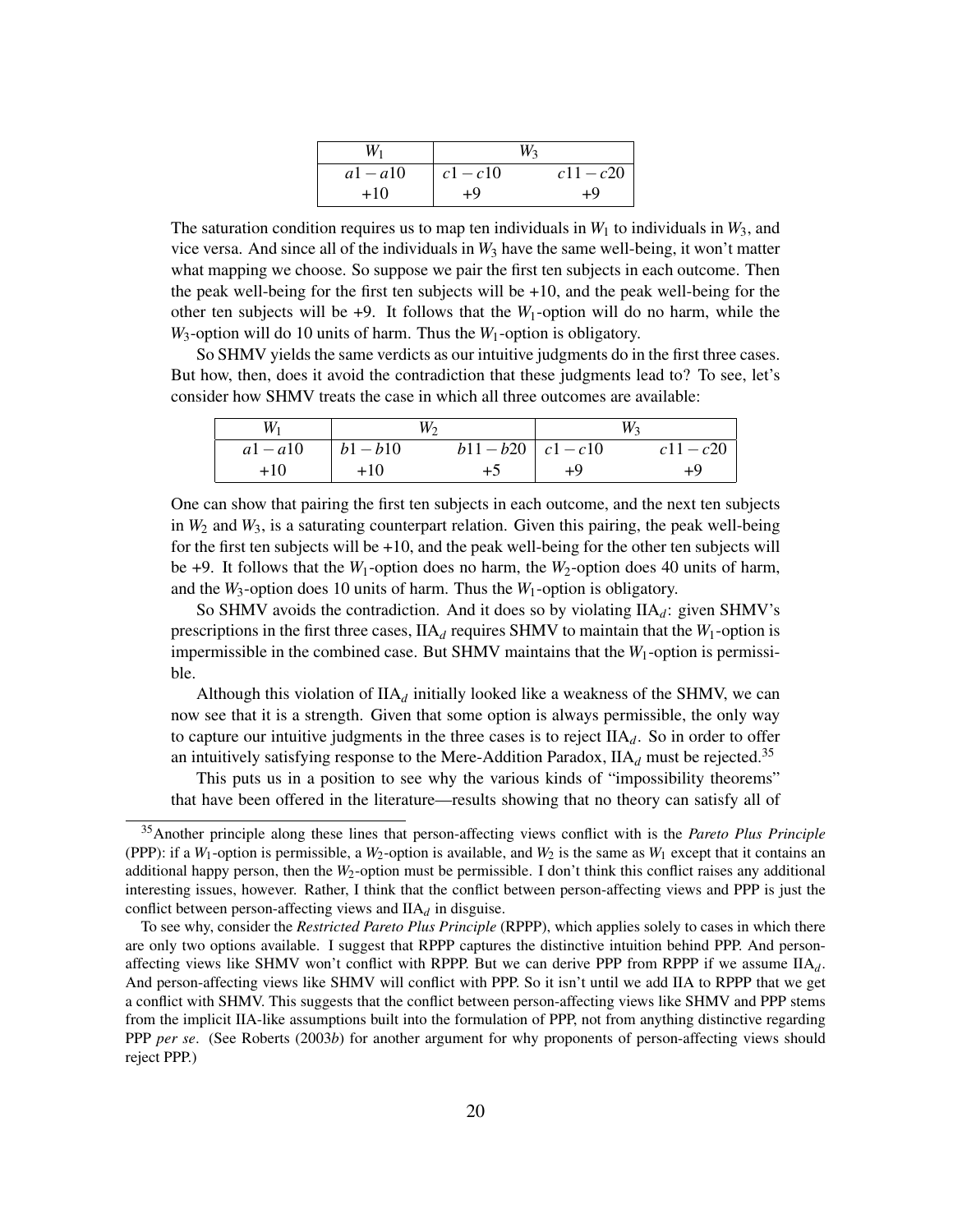some set of desirable features—are not a threat to person-affecting views like SHMV.<sup>36</sup> These theorems explicitly assume that outcomes can be ranked according to their value in a situation-independent way. And these theorems implicitly assume that this notion of value is relevant to determining our moral obligations. If this notion of value had nothing to do with what we ought to do, then these results would be of little interest.

But proponents of person-affecting views will take one of these two assumptions to be false. They can grant that there are notions of "value", such as monetary value, with respect to which the values of outcomes can be ranked in a situation-independent way. But they will deny that these notions of value are morally interesting, since they have little to do with our moral obligations. Likewise, they can grant that there are notions of "value" that tracks what we ought to do, such as the harm done by the outcome, with respect to which the values of outcomes can be ranked in a given situation. But then they will deny that the value of an outcome can be determined in a situation-independent way, since the harm done by an outcome will depend on what other outcomes are available to the agent in that situation.

This also allows us to see the arguments offered by proponents of intransitivity, such as Temkin (1987), Rachels (1998) and Persson (2004), in a new light. Proponents of intransitivity can be seen as arguing that there is no "all things considered better than" relation which is (i) directly tied to moral obligation, (ii) situation-independent, and (iii) transitive. Proponents of person-affecting views like SHMV will agree. But proponents of intransitivity take the culprit to be (iii). Proponents of person-affecting views will take the culprit to be either (i) or (ii). I.e., either the "all things considered better than" relation is not directly tied to moral obligation (in which case it's of little interest), or it's not situation-independent.<sup>37</sup>

## 8 Objections

What objections to SHMV might one have? Let me briefly consider five kinds of objections, in ascending order of strength.

First, one might reject counterpart theory. In this paper I've simply assumed that counterpart theory is correct. And those who reject counterpart theory might get off the boat right from the start.

That said, it's worth noting that even those who reject counterpart theory could employ the machinery of SHMV. They could take the algorithm for determining the deontic status of one's actions that SHMV provides, and strip it of the counterpart theoretic interpretation it's been given here. Of course, if we pursue this approach, this algorithm is less wellmotivated. How heavy this cost is, and whether the results SHMV yields are attractive enough to overcome it, is a question I'll leave for others to decide.

<sup>&</sup>lt;sup>36</sup>For examples of such theorems, see Ng (1989), Blackorby and Donaldson (1991), and Arrhenius (2000).

<sup>&</sup>lt;sup>37</sup>What if one thinks that it's analytic that an "all things considered better than" relation will satisfy (i)-(iii)? Then proponents of person-affecting views will follow proponents of intransitivity in denying that there is such a relation.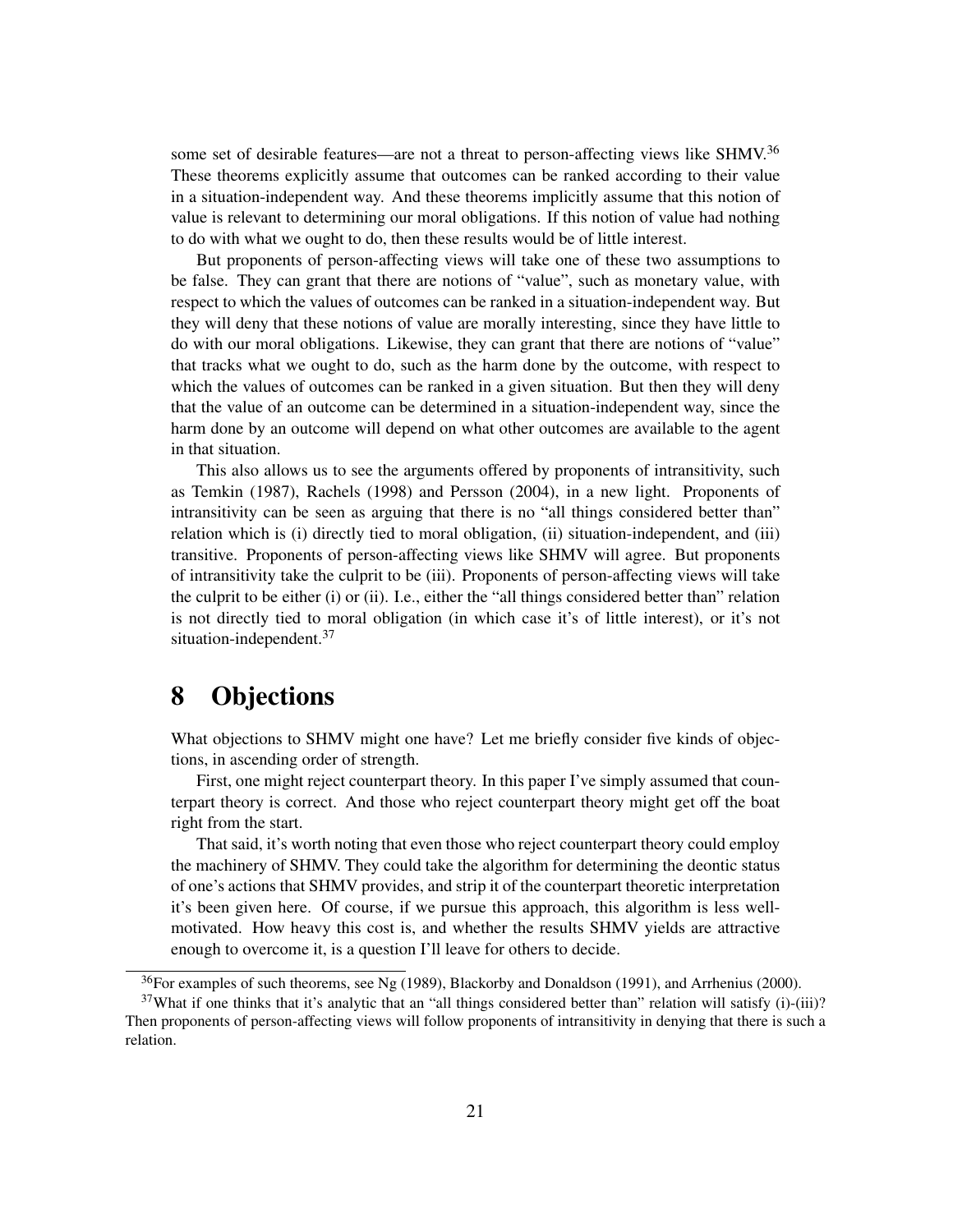A second source of objections stems from the fact that, like the canonical forms of utilitarianism, SHMV is a well-being focused theory. And we have lots of moral intuitions regarding things like rights, justice, desert, equality, and so on, that typical well-beingfocused theories don't accommodate.<sup>38</sup> There are a couple of ways to respond to these worries within the general framework of this approach. The first is to follow the utilitarian tradition of trying to defuse these kinds of intuitions. The second is to try to incorporate such considerations into the basic notions the account employs. In the case of desert, for example, we might follow Feldman (1995) and incorporate such considerations into our assessment of a subject's well-being. I have little to say about which of these approaches we should employ with respect to which worries. But given the availability of these kinds of responses, I take it that these worries, while interesting and reasonable, do not threaten the viability of person-affecting approaches like SHMV.

A third source of objections comes from disagreements regarding Parfit's desiderata. A number of people have argued that one or more of Parfit's four requirements are misguided, and that once we think about these cases in the right way, we'll see that some of the counterintuitive results Parfit tries to avoid are not really counterintuitive after all. For example, some have argued that we should come to accept the Repugnant Conclusion.<sup>39</sup> I don't want to rule out the possibility that these claims are correct.<sup>40</sup> That said, I think it's clear that there is at least a strong *prima facie* case to be made in favor of these verdicts. So I don't take these to be compelling objections to SHMV.

A fourth source of objections stems from worries regarding the asymmetry regarding the moral significance of creating future people described in section 3.2. For asymmetric theories like SHMV, there is moral pressure to not create individuals with negative well-being, but no corresponding pressure to create individuals with positive well-being. Consider again the Question of Creation case described in section 3.2:

*The Question of Creation.* Consider an agent who has a choice between two outcomes creating no one, or creating both a happy person and an unhappy person:

| $W_1$ | $W_2$ |   |
|-------|-------|---|
|       | a     | h |
|       | $+5$  |   |

On SHMV, the presence of the +5 individual is not a mark in favor of the *W*<sub>2</sub>-option, but the presence of the -5 individual is a mark against it. And there is nothing that tells against the *W*1-option. So according to SHMV, it's obligatory to choose the W1-option.

In section 3.2 I suggested that this asymmetric treatment of future individuals is intuitively plausible. But some have argued that this asymmetry is actually counterintuitive (see Sikora (1978) and Holtug (2004)). In the Question of Creation example, it is suggested that both options should be permissible. And if we were to make *a*'s well-being

<sup>&</sup>lt;sup>38</sup>Likewise, our moral intuitions may distinguish between things like preventing harms and providing benefits, something that typical well-being-focused theories won't be sensitive too. (Thanks to Elizabeth Harman here.)

 $39$ For example, see Sikora (1978), Mackie (1985), Hare (1993), Ryberg (1996), Holtug (2004) Tännsjö (2004), and Huemer (2008).

 $^{40}$ I say this because I'm sympathetic to these kinds of utilitarian apologetics. Indeed, I think something like utilitarianism may well be correct.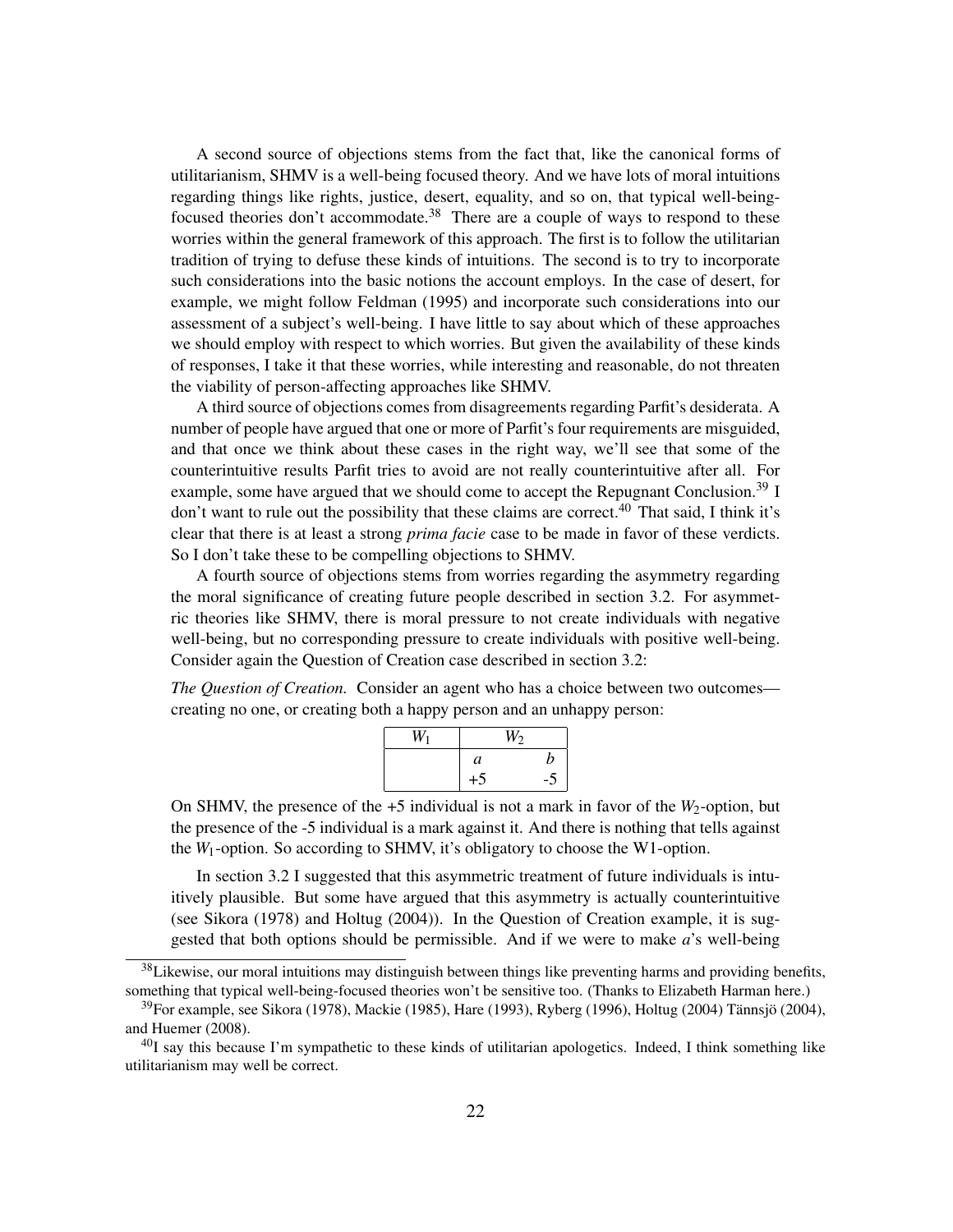a little higher (+6, say), it is suggested that the *W*2-option should be obligatory. I do not share these intuitions, though my feelings here aren't very strong. But let me note that a different kind of case, which has been taken by critics to provide a decisive objection to the asymmetry, falls short of the task.

Sikora (1978) and Holtug (2004) both discuss the question of whether we should continue to have children and propagate the human race, or whether we should stop reproducing and let the human race fall into extinction. In the former case we will bring about the existence of many more people, most of them happy, but a few with lives not worth living. If we accept the asymmetry, then there's pressure to not create unhappy individuals, but no countervailing pressure to create happy individuals. So it will be better to create no one than to create a bunch of future individuals, a few who would be unhappy. Thus if we accept the asymmetry, the critics argue, we're obligated to stop having children and to let the human race go extinct.

Although our intuitions about this case are much stronger than in the Question of Creation example, I think this is a bad case to appeal to. First, this case drags in a number of misleading or orthogonal intuitions, such as implicit assumptions about the desires of the populace and the consequences of such choices on their well-being, sentiments about things like the "right to procreate", intuitions regarding the intrinsic value of the survival of the species, and so on. (See Wolf (1997) for a discussion of some of these issues.) And these issues are orthogonal to the question of whether or not there's an asymmetry with respect to well-being.

Second, the argument won't generally go through in realistic cases. Consider: why think that your choice to procreate will result in the existence of individuals whose lives are not worth living? The thought might be this: "The effects of your choice to procreate will ripple outward, and change a great many things. And it may result in some individuals being harmed relative to their counterparts in the outcome that results from a different choice." But this is just as true of the choice not to procreate. And there's no reason to think that the decision to procreate will lead to more harm, all things considered, than the decision not to procreate. (Indeed, to get the conclusion that you should never procreate, it needs to be the case that *all* of your options to procreate (at any time, with any partner) will result in more harm than the other options available.)

Third, to the extent that we're concerned with subjective obligations, our assessment of this case will hang on tricky issues regarding probability—issues that we've been avoiding so far. When we choose to have children, we're taking a gamble with respect to how welloff their lives will be. We may be relatively confident that they'll have lives worth living, but we can't be entirely certain of this. In order to argue that people like us are obligated not to have children, given SHMV, the critic needs to claim that the epistemic possibility of our child not having a life worth living is sufficient to make it impermissible to have that child. But whether this is true will depend on how we decide to incorporate uncertainty into our theory. And there are natural ways of doing this—evaluating harm with respect to the *expected* well-being of a subject, for example—which will not yield the claim the critics require.

We can get around these complications by setting up a more straightforward case, such as the following: a deity is able to bring about one of two outcomes, both full of well-off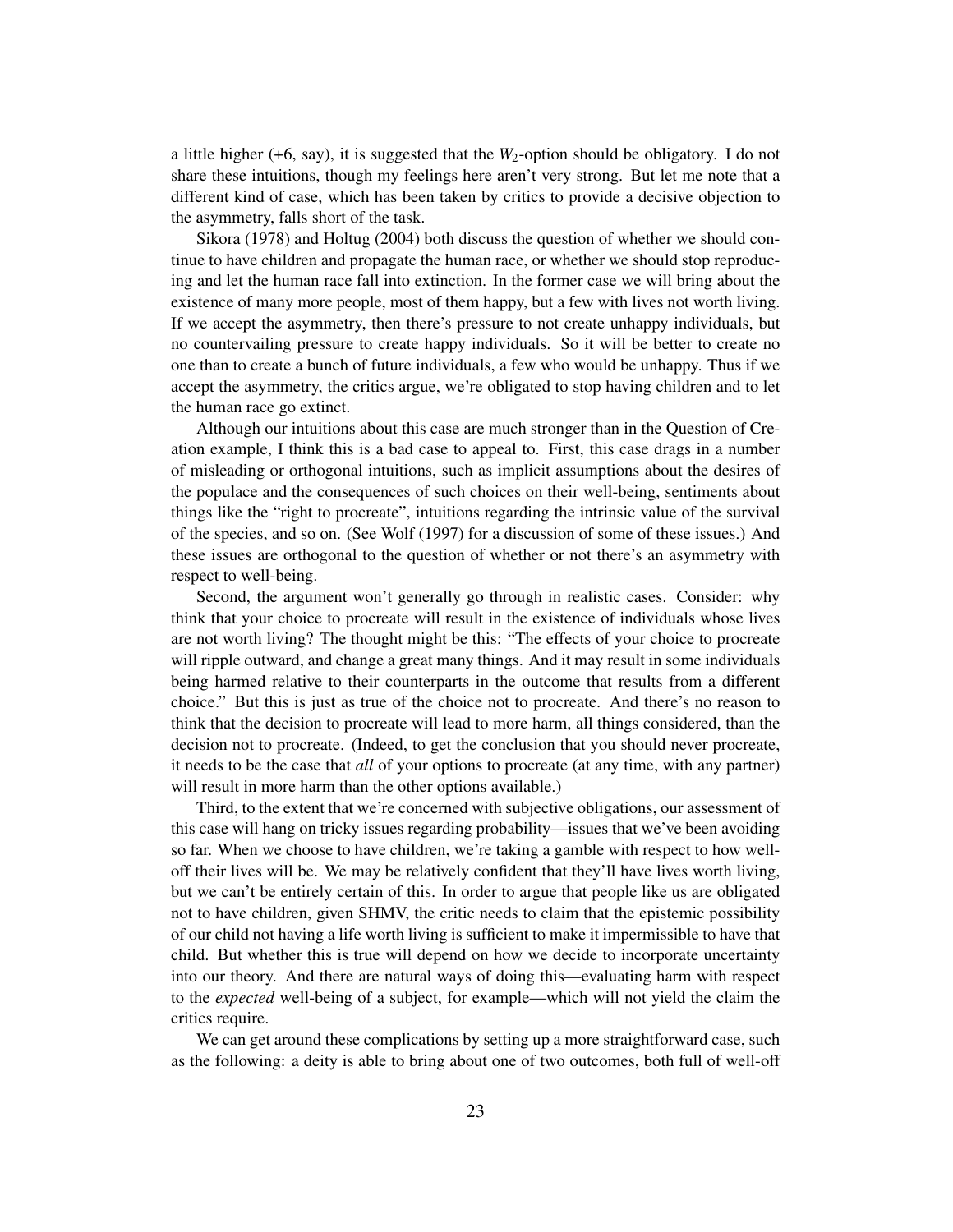subjects who will propagate indefinitely. But one outcome contains an additional pair of subjects, one who is extremely well-off (has a well-being as high as you like), and one who is so miserable that her life isn't worth living, though only barely so. This case avoids my complaints. And asymmetric theories like SHMV will maintain that the deity should decline to create the additional pair of subjects. But once we clean up the case like this, I no longer have the intuition that this prescription is incorrect.

A fifth kind of objection stems from cases like the following: $41$ 

*Asymmetric Creation.* Consider an agent who has a choice between the following three outcomes:

| $W_1$ |       | W,       |                | W3             |
|-------|-------|----------|----------------|----------------|
|       | $a_1$ | $a_2$    | b <sub>1</sub> | b <sub>2</sub> |
|       | $+5$  | $+10$ +6 |                | +9             |

One can show that a saturating counterpart relation will map  $a_1$  to  $b_1$  and  $a_2$  to  $b_2$ , and vice versa. So the  $W_1$ -option will do no harm, while both the  $W_2$  and  $W_3$ -options will do 1 unit of harm (since  $a_1$  is 1 unit below her peak well-being in  $W_2$ , and  $b_2$  is 1 unit below her peak well-being in *W*3). Thus according to SHMV, the *W*1-option is obligatory.

This may seem like a funny prescription for SHMV to make. At first glance, one might think that all three options should be permissible, not just the *W*1-option. What's going on?

Here is my diagnosis. I think  $\text{IIA}_d$ -style reasoning is illicitly sneaking into our assessment of this case. If we just had the  $W_1$  and  $W_2$ -options to choose between, both options would be permissible. And if we just had the *W*<sup>1</sup> and *W*3-options to choose between, both options would be permissible. So when presented with a case with all three options available, it's natural to implicitly appeal to IIA*d*-reasoning to reach the conclusion that all three options should be permissible.

But as we saw in section 7.2, we should be wary of  $IIA_d$ -style reasoning. And such reasoning won't generally lead to the intuitively correct prescriptions in these kinds of cases. Consider the following case:

*Dominant Creation.* Consider an agent who has a choice between the following three outcomes:

| $W_1$ |       | W, |           |       | W3 |                |
|-------|-------|----|-----------|-------|----|----------------|
|       | $a_1$ |    | $a_2$     | $b_1$ |    | b <sub>2</sub> |
|       | τJ    |    | $+10^{-}$ | $+10$ |    | $+20$          |

Regardless of how we map the individuals in  $W_2$  and  $W_3$  to one another, the  $W_2$ -option will do 15 units of harm and the *W*3-option will do no harm. Thus on SHMV both the *W*<sup>1</sup> and *W*3-options are permissible.

I take it that SHMV delivers the intuitively correct prescription in this case. But this prescription entails the same kind of IIA<sub>d</sub>-violation as SHMV's prescription in the previous case. As before, if we just had the  $W_1$  and  $W_2$ -options, or the  $W_1$  and  $W_3$ -options, then both options would be permissible. But we don't want to conclude from this that all three options are permissible in the Dominant Creation case.

 $^{41}$ I owe this case to James Patten.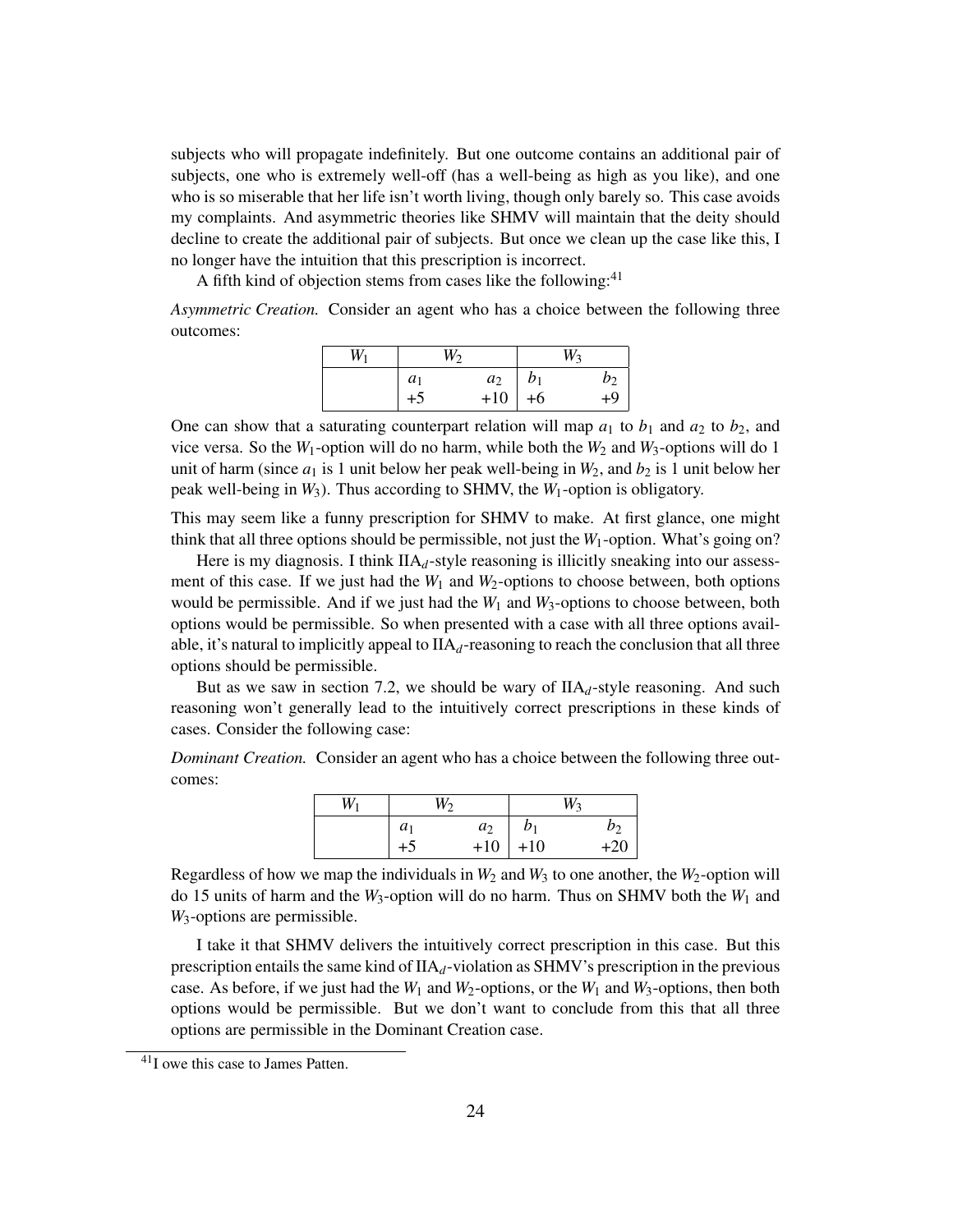If my diagnosis of the Asymmetric Creation case is correct, then the Asymmetric Creation case does not yield a problem for SHMV. Instead, it yields a moral: we need to be careful not to slip into IIA*d*-style reasoning when evaluating SHMV's prescriptions.

### 9 Conclusion

I've presented a person-affecting approach to the problems in population ethics that Parfit (1984) raises. The first part of the approach is a particular person-affecting view, the Harm Minimizing View:

The Harm Minimizing View (HMV): An option is morally permissible (for *a* at *t*) *iff* it minimizes harm.

The second part of the approach is a moral-counterpart proposal:

The Moral-Counterpart Proposal: When applying HMV, we should employ saturating counterpart relations.

Together, these two claims comprise the Saturated Harm Minimizing View (SHMV).

SHMV has a number of attractive features. It accords with our person-affecting sentiments. It naturally captures our asymmetric intuitions regarding the moral significance of creating future people. And it satisfies all four of Parfit's requirements: it addresses the Non-Identity Problem, it avoids the Repugnant and Absurd Conclusions, and it resolves the Mere-Addition Paradox. Furthermore, it fulfills two of these requirements in a particularly satisfying way: it avoids both the strong and weak versions of the Repugnant Conclusion, and it resolves the Mere-Addition Paradox in a way that preserves all of our initial judgments with respect to the three key cases.

In *Reasons and Persons*, Parfit (1984) posed a problem: provide a satisfying normative account that complies with four requirements. A number of people have suggested looking toward person-affecting views for a solution. The Saturated Harm Minimizing View vindicates this suggestion. It complies with Parfit's four requirements, and it offers an attractive solution to many of the problems in population ethics.<sup>42</sup>

### References

Arrhenius, Gustaf. 2000. "An Impossibility Theorem for Welfarist Axiologies." *Economics and Philosophy* 16:247–266.

Arrhenius, Gustaf. 2003. "The Person-Affecting Restriction, Comparativism, and the Moral Status of Potential People." *Ethical Perspectives* 10:185–195.

<sup>&</sup>lt;sup>42</sup>I'd like to thank Phil Bricker, Maya Eddon, Fred Feldman, Peter Graham, Elizabeth Harman, Julia Markovits, James Patten, Melinda Roberts, Ted Sider, Dennis Whitcomb, members of 2011 Bellingham Summer Philosophy Conference, and an anonymous referee, for helpful comments and discussion.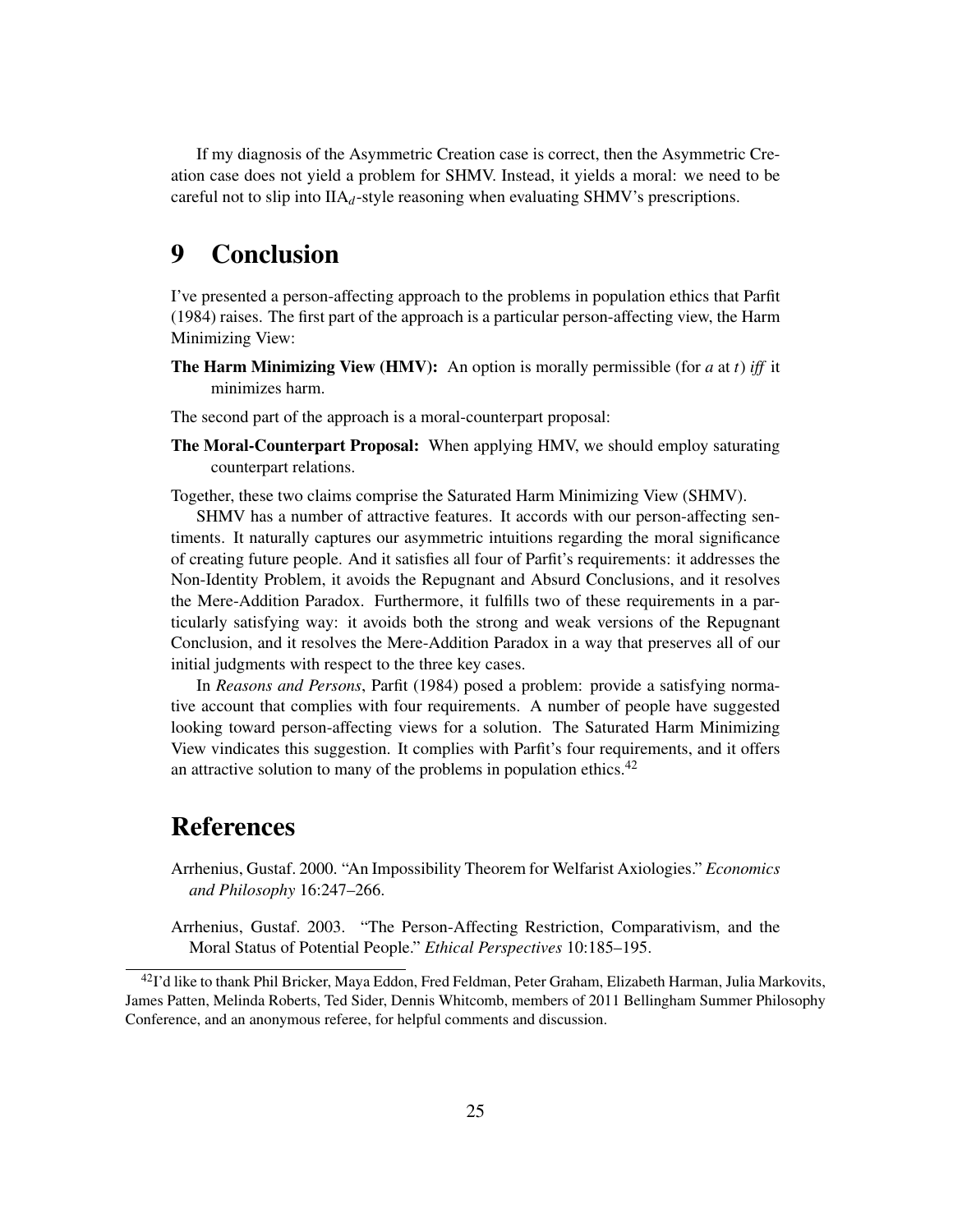- Arrhenius, Gustaf. 2004. The Paradoxes of Future Generations and Normative Theory. In *The Repugnant Conclusion: Essays on Population Ethics*, ed. Jesper Ryberg and Torbjörn Tännsjö. Kluwer Academic Publishers pp. 201–218.
- Blackorby, Charles and David Donaldson. 1991. "Normative Population Theory: A Comment." *Social Choice and Welfare* 8:261–267.
- Boonin-Vail, David. 1996. "Don't Stop Thinking About Tomorrow: Two Paradoxes About Duties to Future Generations." *Philosophy and Public Affairs* 25:267–307.
- Broome, John. 1992. *Counting the Costs of Global Warming*. White Horse Press.
- Broome, John. 1999. *Ethics out of Economics*. Cambridge University Press.
- Feldman, Fred. 1995. "Adjusting Utility for Justice: A Consequentialist Reply to the Objection from Justice." *Philosophy and Phenomenological Research* 55:567–585.
- Hare, Caspar. 2007. "Voices From Another World: Must We Respect the Interests of People Who Do Not, and Will Never, Exist?" *Ethics* 117:498–523.
- Hare, R. 1993. Possible People. In *Essays in Bioethics*. Clarendon Press pp. 67–83.
- Holtug, Nils. 2004. Person-Affecting Moralities. In *The Repugnant Conclusion: Essays on Population Ethics*, ed. Jesper Ryberg and Torbjörn Tännsjö. Kluwer Academic Publishers.
- Huemer, Michael. 2008. "In Defense of Repugnance." *Mind* 117.
- Lewis, David. 1986. *On The Plurality of Worlds*. Blackwell.
- Mackie, John L. 1985. The Parfit Population Problem. In *Persons and Values*. Clarendon Press.
- Narveson, Jan. 1967. "Utilitarianism and New Generations." *Mind* 76:62–72.
- Ng, Yew-Kwang. 1989. "What Should We Do About Future Generations? Impossibility of Parfit's Theory X." *Economics and Philosophy* 5:235–253.
- Parfit, Derek. 1984. *Reasons and Persons*. Clarendon Press.
- Parsons, Josh. 2002. "Axiological Actualism." *Australasian Journal of Philosophy* 80:137–147.
- Persson, Ingmar. 2004. The Root of the Repugnant Conclusion and its Rebuttal. In *The Repugnant Conclusion: Essays on Population Ethics*, ed. Jesper Ryberg and Torbjorn ¨ Tännsjö. Kluwer Academic Publishers.
- Rachels, Stuart. 1998. "Counterexamples to the Transitivity of Better Than." *Australasian Journal of Philosophy* 76:71–83.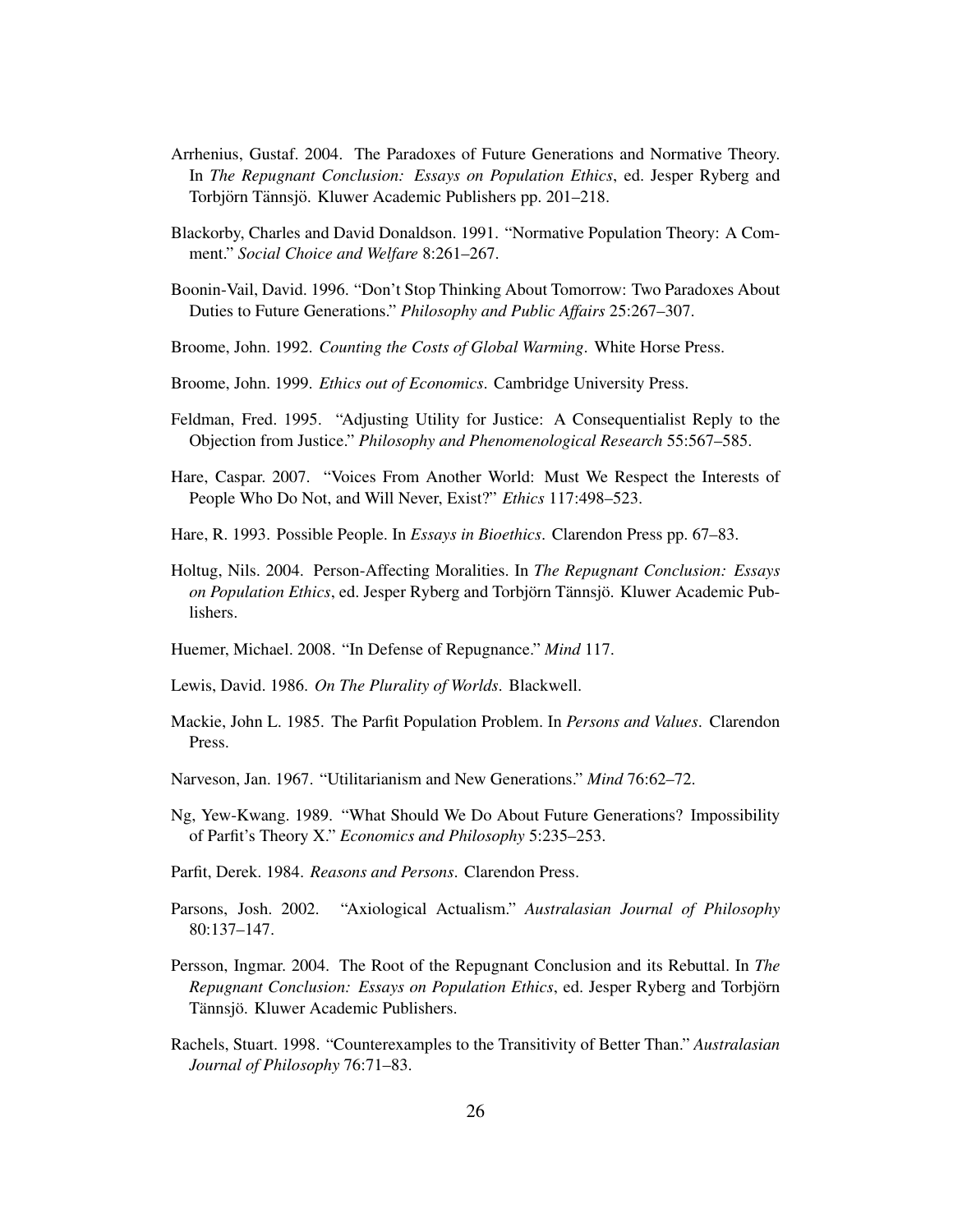- Roberts, Melinda. 1998. *Child versus Childmaker: Future Persons and Present Duties in Ethics and the Law*. Rowman and Littlefield.
- Roberts, Melinda. 2003*a*. "Can it Ever Be Better Never to Have Existed At All? Person-Based Consequentialism and a New Repugnant Conclusion." *Journal of Applied Philosophy* 20:159–185.
- Roberts, Melinda. 2003*b*. "Is the Person-Affecting Intuition Paradoxical?" *Theory and Decision* 55:1–44.
- Ryberg, Jesper. 1996. "Is the Repugnant Conclusion Repugnant?" *Philosophical Papers* 25:161–177.
- Ryberg, Jesper, Torbjörn Tännsjö and Gustaf Arrhenius. 2009. "The Repugnant Conclusion." The Stanford Encyclopedia of Philosophy. URL = http://plato.stanford.edu/archives/sum2009/entries/repugnant-conclusion/.
- Sikora, Richard I. 1978. Is It Wrong to Prevent the Existence of Future Generations? In *Obligations to Future Generations*, ed. Richard I. Sikora and Brian Barry. The White Horse Press pp. 112–166.
- Tännsjö, Torbjörn. 2004. Why We Ought to Accept the Repugnant Conclusion. In *The Repugnant Conclusion: Essays on Population Ethics.*, ed. Jesper Ryberg and Torbjörn Tännsjö. Kluwer Academic Publishers.
- Temkin, Larry. 1987. "Intransitivity and the Mere Addition Paradox." *Philosophy and Public Affairs* 16:138–187.
- Wolf, Clark. 1997. Person-Affecting Utilitarianism and Population Policy; Or, Sissy Jupe's Theory of Social Choice. In *Contingent Future Persons*, ed. Nick Fotion and Jan C. Heller. Kluwer Academic Publishers pp. 99–122.
- Wrigley, Anthony. 2006. "Genetic Selections and Modal Harms." *The Monist* 89:505–525.

## Appendix

#### Proof: A Normative Theory Satisfies IIA<sub>d</sub> *iff* it Meshes with IIA.

Here we'll prove that a normative theory satisfies  $IIA_d$  *iff* it meshes with IIA.

*Definitions:* Let's begin with the definitions required to make the meaning of this claim precise. I'll say that the choice of an option *A* in a decision situation is *in accordance with* normative theory *T iff T* takes *A* to be permissible in that decision situation. I'll say that the choice of an option *A* in a decision situation is *in accordance with* preference function *f iff*, for all available options  $X, A \geq X$ . And I'll say that a set of choices *S* is *in accordance with f* /*T* if f all and only the choices in that set are in accordance with *f* /*T*. Finally, I'll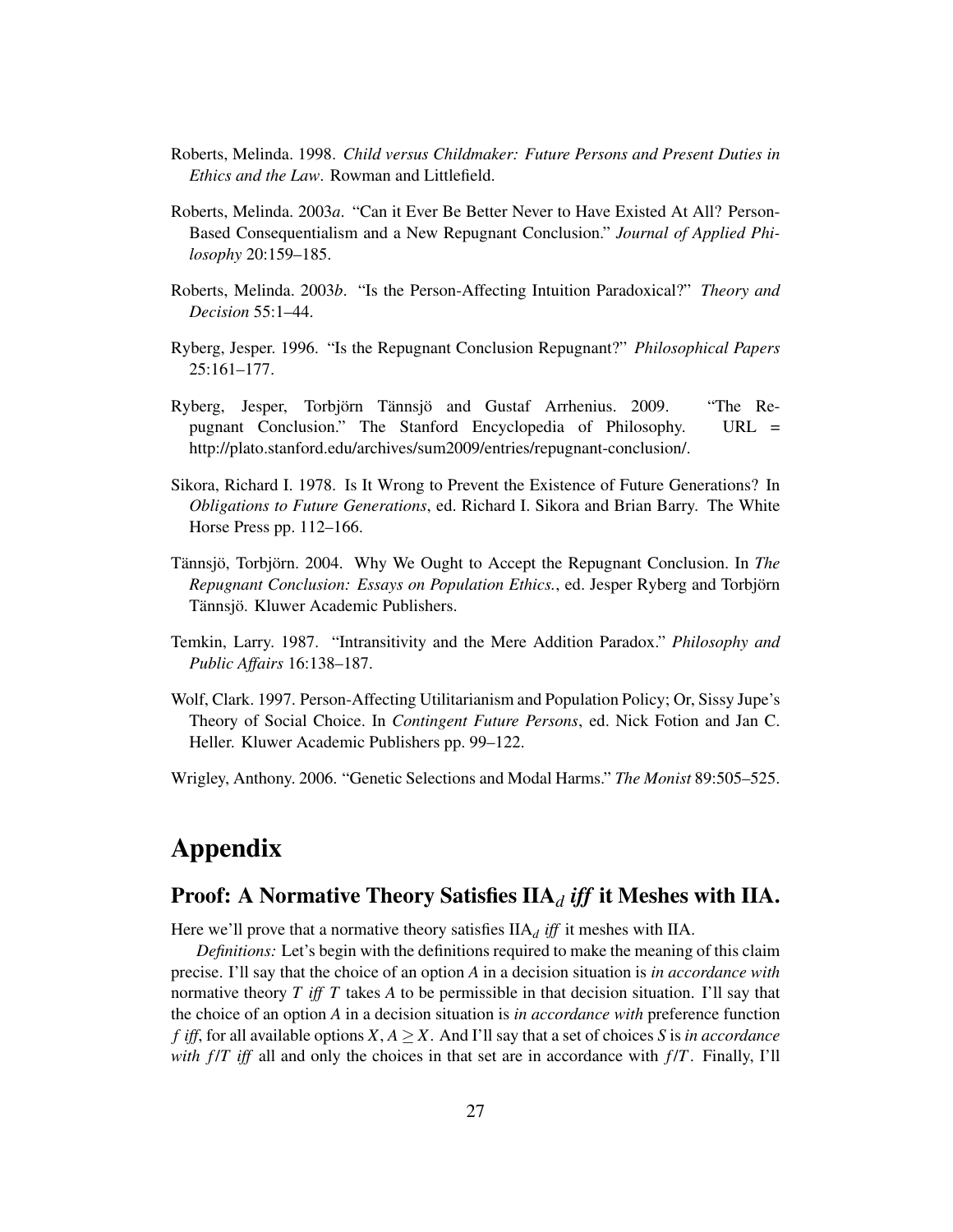say that a normative theory *T meshes* with preference constraint *C iff* the set *S* of choices that are in accordance with *T* is also in accordance with some preference function *f* that satisfies *C*.

We can characterize IIA and IIA<sub>d</sub> as follows:

**IIA:** If there is a  $W_1W_2$ -situation in which the  $W_1$ -option  $\geq$  the  $W_2$ -option, then in all  $W_1W_2$ -situations the  $W_1$ -option  $\geq$  the  $W_2$ -option.

IIA*d*:

- (i) If there exists a  $W_1W_2$ -situation in which both the  $W_1$ -option and the  $W_2$ -option are permissible, then in all  $W_1W_2$ -situations the  $W_1$ -option is permissible *iff* the *W*2-option is permissible.
- (ii) If there exists a  $W_1W_2$ -situation in which the  $W_1$ -option is permissible and the  $W_2$ -option is impermissible, then in all  $W_1W_2$ -situations the  $W_2$ -option is impermissible.

*Proof:* With this terminology in place, we can make sense of the result to be proved: a normative theory *T* satisfies  $\text{IIA}_d$  *iff* it meshes with IIA.

We'll prove the result in two parts. First (part I), we'll show that if a normative theory *T* violates IIA*d*, then it will not mesh with IIA. Second (part II), we'll show that if a normative theory *T* satisfies IIA*d*, then it will mesh with IIA. Together, these results entail the desired conclusion: that a normative theory *T* meshes with IIA *iff* it satisfies  $IIA_d$ .

*Part I:* If a normative theory *T* violates  $IIA_d$ , then it will not mesh with IIA.

We'll demonstrate this in two steps. First (I.A), we'll show that if a normative theory *T* violates the first clause of IIA*d*, then the set of choices in accordance with *T* will only be in accordance with preference functions that violate IIA. Second (II.B), we'll show that if a normative theory *T* violates the second clause of  $IIA_d$ , then the set of choices in accordance with *T* will only be in accordance with preference functions that violate IIA.

*I.A. The First Clause:* First suppose a theory violates the first clause of IIA<sub>d</sub>: there are *W*1*W*2-situations in which both the *W*1-option and the *W*2-option are permissible according to  $T$ , and other  $W_1W_2$ -situations in which one is permissible and the other not. Consider the set *S* of choices in accordance with *T*. Any preference function  $f$  in accordance with *S* must be such that, (i) in the  $W_1W_2$ -situations in which both the  $W_1$ -option and the  $W_2$ option are permissible, the *W*<sub>1</sub>-option  $\geq$  the *W*<sub>2</sub>-option and the *W*<sub>2</sub>-option  $\geq$  the *W*<sub>*a*</sub>-option, and (ii) in  $W_1W_2$ -situations in which (say) the  $W_1$ -option is permissible and the  $W_2$ -option is not, the *W*<sub>2</sub>-option  $\Sigma$  the *W*<sub>1</sub>-option. This violates IIA.

*I.B. The Second Clause:* Suppose a theory violates the second clause of IIA<sub>d</sub>: there are  $W_1W_2$ -situations in which (say) the  $W_1$ -option is permissible and the  $W_2$ -option impermissible according to *T*, and other  $W_1W_2$ -situations in which the  $W_2$ -option is permissible. Consider the set *S* of choices in accordance with *T*. Any preference function  $f$  in accordance with *S* must be such that, (i) in the  $W_1W_2$ -situations in which the  $W_1$ -option is permissible and the *W*<sub>2</sub>-option impermissible, the *W*<sub>1</sub>-option  $\geq$  the *W*<sub>2</sub>-option and the *W*<sub>2</sub>-option  $\ngeq$ the  $W_1$ -option, and (ii) in the  $W_1W_2$ -situations in which the  $W_2$  option is permissible, the  $W_2$ -option  $\geq$  the  $W_1$ -option. This violates IIA.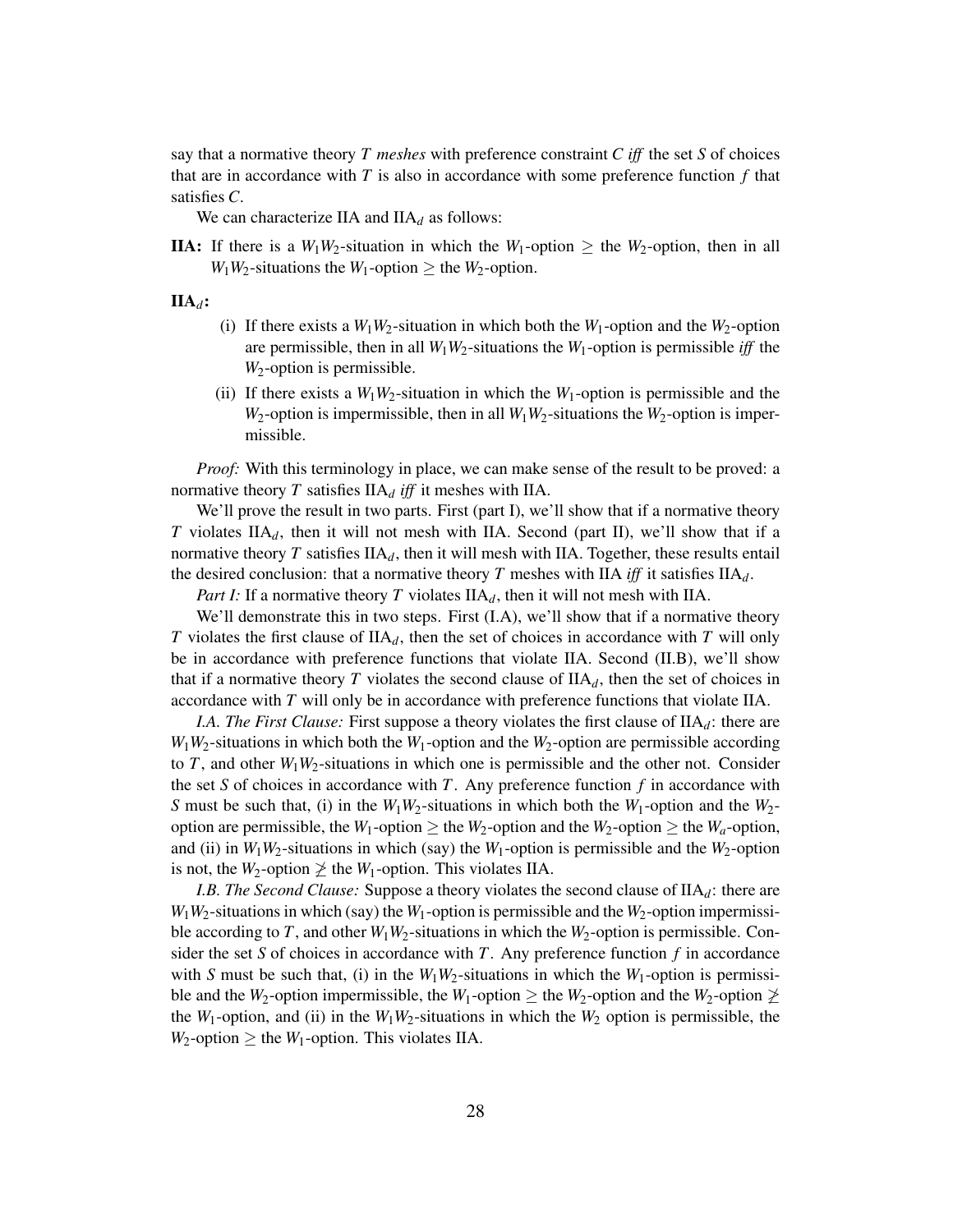*Part II:* If a normative theory *T* satisfies  $IIA_d$ , then the set of choices in accordance with *T* will mesh with IIA. (I.e., there will be some preference function *f* that's in accordance with this set of choices that meshes with IIA.)

Consider the preference functions *f* that are in accordance with the set *S* of choices that's in accordance with a normative theory  $T$  that satisfies  $IIA_d$ . Any such preference function *f* will either (i) mesh with IIA or (ii) not mesh with IIA. If *f* satisfies IIA, then we're done. If *f* doesn't satisfy IIA, then we'll show (II.A) that there's always a nearby preference function in accordance with *S* which *does* satisfy IIA. So no matter what, a comprehensive strategy in accordance with an  $\text{IIA}_d$ -satisfying theory *T* will be in accordance with some preference function *f* which satisfies IIA. So any normative theory *T* that satisfies IIA*<sup>d</sup>* meshes with IIA.

*II.A. The Key Result:* Let *S* be the set of choices in accordance with a normative theory *T* that satisfies IIA*d*, and let *f* be a preference function in accordance with *S*. If *f* violates IIA, then there is a always a nearby preference function in accordance with *S* which *does* satisfy IIA.

Take any two  $W_1W_2$ -situations in which f yields a violation of IIA with respect to it's rankings of  $W_1$  and  $W_2$  in these situations. Since f violates IIA, it must be the case that the *W*<sub>1</sub>-option  $\geq$  the *W*<sub>2</sub>-option in one situation, and the *W*<sub>1</sub>-option  $\ngeq$  the *W*<sub>2</sub>-option in the other. Call the first  $\alpha$  and the second  $\beta$ .

Let's consider what set *S* of choices *f* could be in accordance with, given these constraints. In particular, let's consider the choices with respect to the  $W_1$  and  $W_2$ -options in  $\alpha$ and  $\beta$  that  $f$  could be in accordance with. To start, we have 16 possibilities: in each situation,  $\alpha$  and  $\beta$ , *S* could contain (i) the *W*<sub>1</sub>-option (and not the *W*<sub>2</sub>-option), (ii) the *W*<sub>2</sub>-option (and not the  $W_1$ -option), (iii) both options or (iv) neither option.

Let's narrow this down.

First, *S* needs to be in accordance with a theory *T* that satisfies  $IIA_d$ . This rules out 6 possibilities, leaving us with 10 possibilities. $43$ 

Second, *S* needs to be in accordance with *f*. Since *f* maintains at  $\beta$  that the  $W_1$ option  $\geq$  the *W*<sub>2</sub>-option, it follows that *S* can't include the *W*<sub>1</sub>-option at β. This rules out 8 possibilities, 4 of which have already been ruled out, leaving us with 6 possibilities.<sup>44</sup> Likewise, since f maintains at  $\alpha$  that the  $W_1$ -option  $\geq$  the  $W_2$ -option, it follows that S can't include the *W*<sub>2</sub>-option at  $\alpha$  without also including the *W*<sub>1</sub>-option. This rules out 4 possibilities, 2 of which have already been ruled out, leaving us with 4 possibilities.<sup>45</sup>

These are the four possible ways that *S* could treat the  $W_1$  and  $W_2$ -options in  $\alpha$  and β that are compatible with the constraints we've imposed:  $(α : W_1, β : neither)$ ,  $(α :$ neither,  $\beta : W_2$ ), ( $\alpha$  : both,  $\beta$  : neither), ( $\alpha$  : neither,  $\beta$  : neither).

Now consider two preference functions,  $f_1$  and  $f_2$ , which are the same as  $f$  in every respect except for their preference rankings of the  $W_1$  and  $W_2$ -options in α and β. While *f* maintains that the *W*<sub>1</sub>-option  $\geq$  the *W*<sub>2</sub>-option in  $\alpha$  and the *W*<sub>1</sub>-option  $\ngeq$  the *W*<sub>2</sub>-option

<sup>&</sup>lt;sup>43</sup>The 6 possibilities this rules out are:  $(\alpha : W_1, \beta : W_2)$ ,  $(\alpha : W_1, \beta : \text{both})$ ,  $(\alpha : W_2, \beta : W_1)$ ,  $(\alpha : W_2, \beta : \text{both})$ ,  $(\alpha : \text{both}, \beta : W_1), (\alpha : \text{both}, \beta : W_2).$ 

<sup>&</sup>lt;sup>44</sup>The 4 additional possibilities this rules out are:  $(\alpha : W_1, \beta : W_1)$ ,  $(\alpha : \text{both}, \beta : W_1)$ ,  $(\alpha : \text{both}, \beta : \text{both})$ , ( $\alpha$  : neither,  $\beta$  : both).

<sup>&</sup>lt;sup>45</sup>The 2 additional possibilities this rules out are:  $(\alpha : W_2, \beta : W_1)$ ,  $(\alpha : W_2, \beta : \text{both})$ .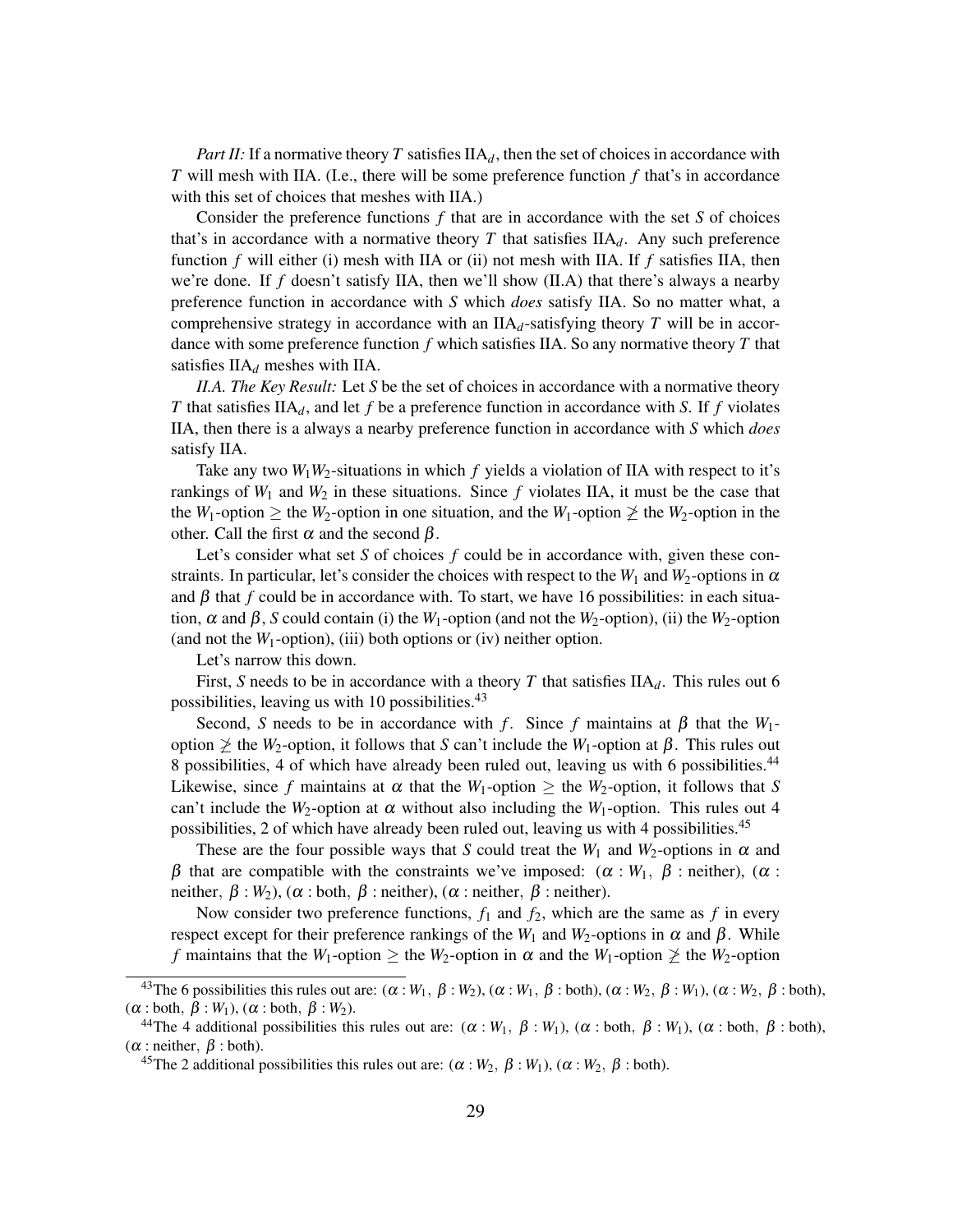in  $\beta$ ,  $f_1$  maintains that the  $W_1$ -option  $\geq$  the  $W_2$ -option in both, and  $f_2$  maintains that the *W*<sub>1</sub>-option  $\geq$  the *W*<sub>2</sub>-option in both. In each of the four possibilities for *S* compatible with the constraints, either  $f_1$  or  $f_2$  will be in accordance with *S*. ( $f_1$  is in accordance with  $(\alpha : W_1, \beta :$  neither),  $f_2$  is in accordance with  $(\alpha :$  neither,  $\beta : W_2$ ), and both are in accordance with ( $\alpha$  : both,  $\beta$  : neither) and ( $\alpha$  : neither,  $\beta$  : neither).) And both  $f_1$  and  $f_2$ are compatible with IIA with respect to the  $W_1$  and  $W_2$ -options in  $\alpha$  and  $\beta$ .

These nearby preference functions only 'fix' *f* with respect to one violation of IIA. But by iterating this process, we can transform any *f* in accordance with *S* which fails to satisfy IIA into a nearby alternative which is also in accordance with *S* and which does satisfy IIA.

### Proof: Given IIA<sub>d</sub> and that Some Option is Permissible, the Three Judgments Yield a Contradiction.

Here we'll see that given  $IIA_d$  and the assumption that some option is always permissible, our intuitive judgments in the three cases that comprise the Mere-Addition Paradox lead to a contradiction.

The intuitive judgments that are reported with respect to these three cases leave a bit of wiggle room. It is usually left open in the first case whether both options are intuitively permissible or whether only the *W*2-option is permissible. Likewise, it is usually left open in the third case whether both options are intuitively permissible or whether only the *W*1 option is permissible. This gives us four permutations. We'll show that all four of these possible prescriptions lead to contradictions.

First, consider the most natural judgments: suppose that both options are permissible in case one, and that only the *W*1-option is permissible in case three. And consider the case in which the agent has a choice between all three of the outcomes:

| W1         |            | W,                   |    | W2          |
|------------|------------|----------------------|----|-------------|
| $a1 - a10$ | $b1 - b10$ | $b11-b20$   $c1-c10$ |    | $c11 - c20$ |
| $+10$      | $+10$      | +:)                  | +9 | +9          |

Given the judgment in the first case,  $\text{IIA}_d$  entails that in  $W_1W_2$ -situations the  $W_1$ -option is permissible *iff* the  $W_2$ -option is permissible. Given the second judgment,  $\text{IIA}_d$  entails that in  $W_2W_3$ -situations the  $W_2$ -option is impermissible. It follows that in  $W_1W_2W_3$ -situations, both the  $W_1$  and  $W_2$ -options are impermissible. Given the third judgment,  $\text{IIA}_d$  entails that in  $W_1W_3$ -situations the  $W_3$ -option is impermissible. It follows that in  $W_1W_2W_3$ -situations like this one, all three options are impermissible. But there must always be a permissible option available. Contradiction.

Second, suppose that only the *W*<sub>2</sub>-option is permissible in case one, and only the *W*<sub>1</sub>option is permissible in case three. Then this will change what the first judgment and  $\text{IIA}_d$  entail in the initial case: they will now entail that in  $W_1W_2$ -situations (and *a fortiriori*)  $W_1W_2W_3$ -options) the  $W_1$ -option is impermissible. Since the second and third judgments and IIA<sub>d</sub> entail that the  $W_2$  and  $W_3$ -options are also impermissible in these situations, we again get the result that all three options are impermissible. But there must be a permissible option. Contradiction.